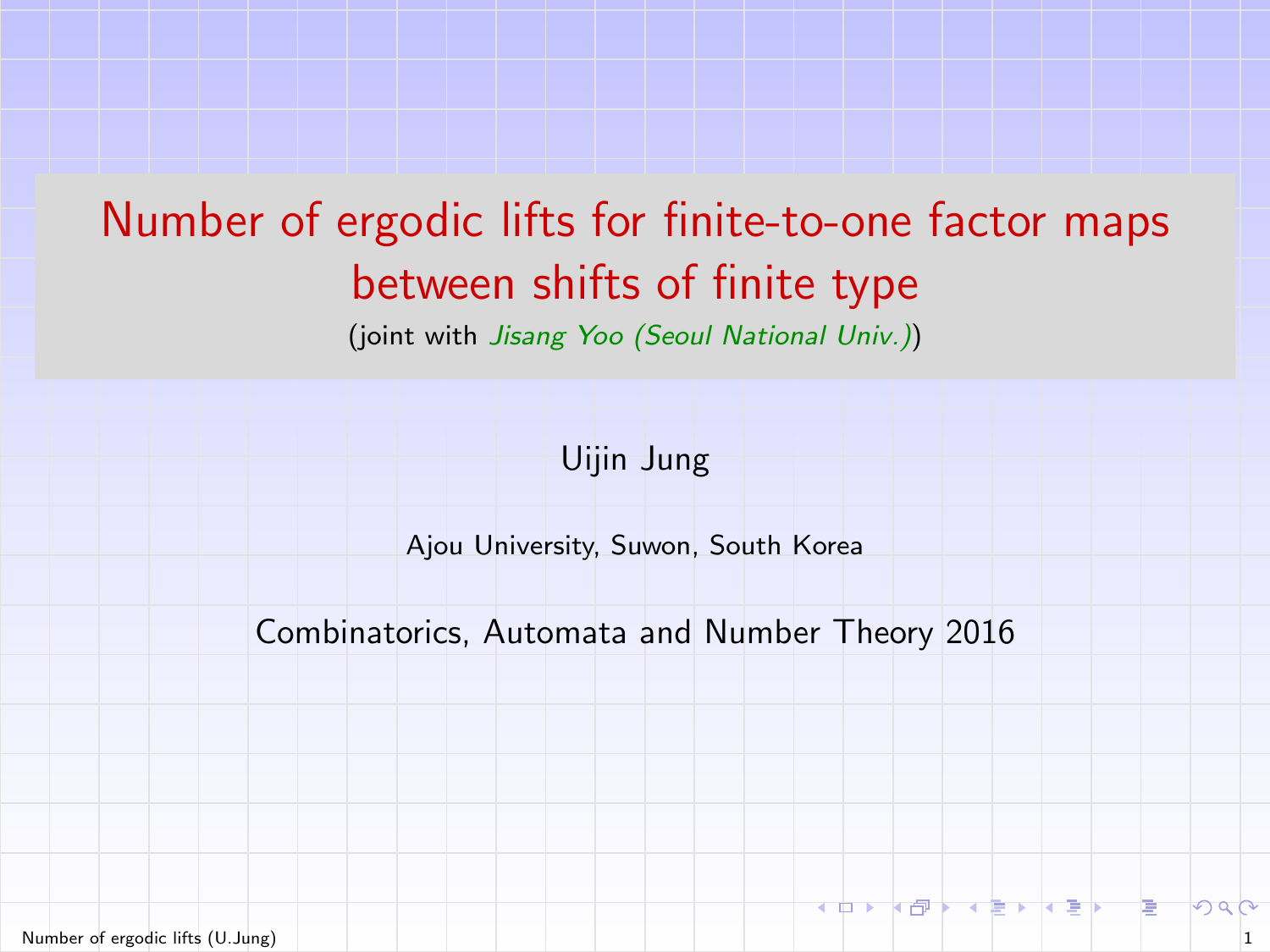## Shift spaces and codes

Let  $X$  be a shift of finite type (SFT).

A word is a finite sequence of symbols from an alphabet. Denote by  $\mathcal{B}_n(X)$ the set of words of length  $n$  occurring in  $X$  and  $\mathcal{B}(X) = \bigcup_n \mathcal{B}_n(X)$ .

 $\blacktriangleright$  The *entropy* of X is defined by

$$
h(X) = \lim_{n \to \infty} \frac{1}{n} \log |\mathcal{B}_n(X)|.
$$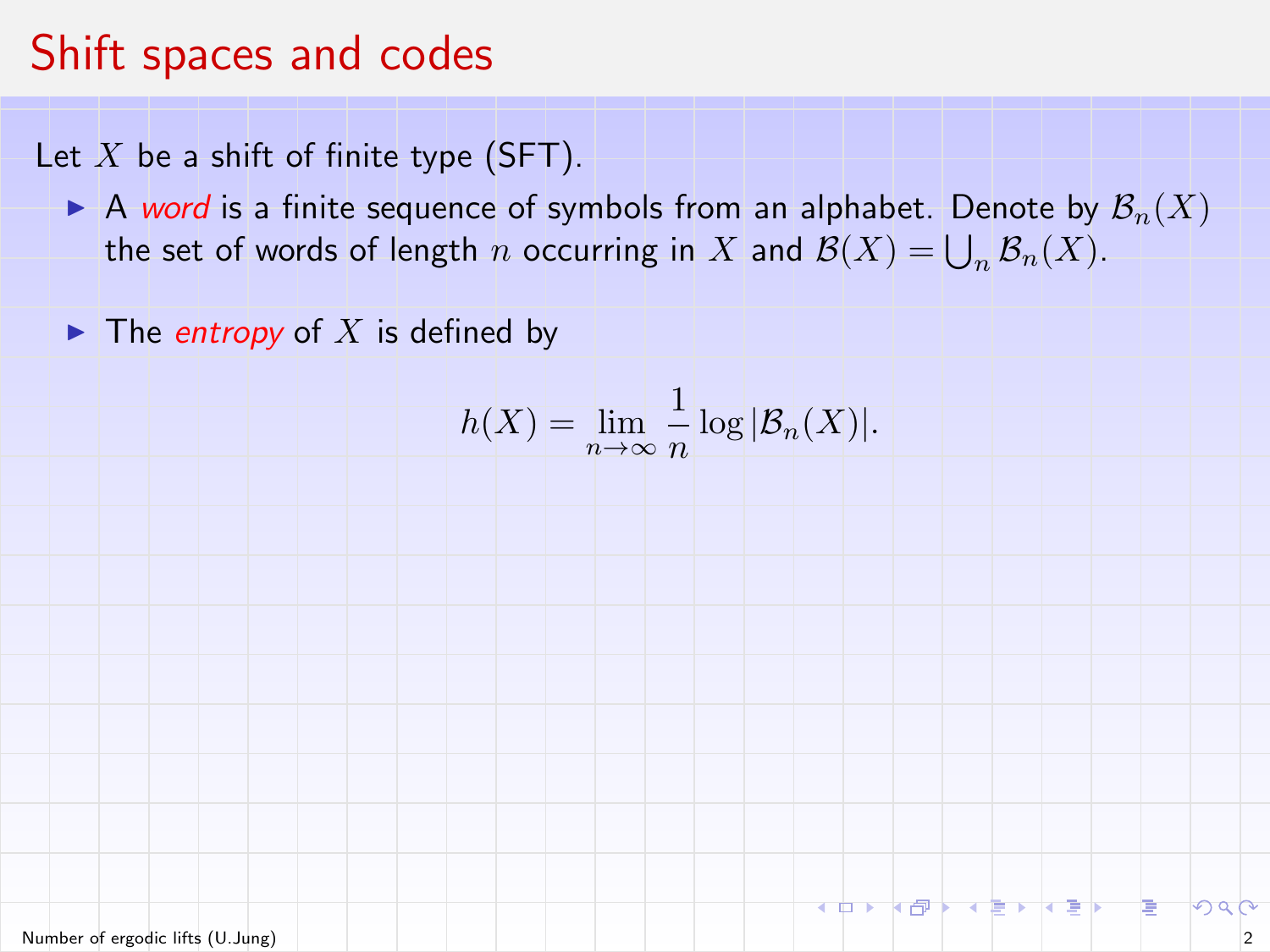### Shift spaces and codes

Let X be a shift of finite type (SFT).

- A word is a finite sequence of symbols from an alphabet. Denote by  $\mathcal{B}_n(X)$ the set of words of length  $n$  occurring in  $X$  and  $\mathcal{B}(X) = \bigcup_n \mathcal{B}_n(X)$ .
- $\blacktriangleright$  The *entropy* of X is defined by

$$
h(X) = \lim_{n \to \infty} \frac{1}{n} \log |\mathcal{B}_n(X)|.
$$

- If X is irreducible if, given  $u, v \in \mathcal{B}(X)$ , there is  $w \in \mathcal{B}(X)$  with  $uwv \in \mathcal{B}(X)$ .
- A point  $x \in X$  is *doubly transitive* if every word in X appears in x infinitely often to the right and the left.
- A shift space X is irreducible if and only if it has a right (or left) transitive point. If  $X$  is irreducible, the set of doubly transitive points in  $X$  is residual.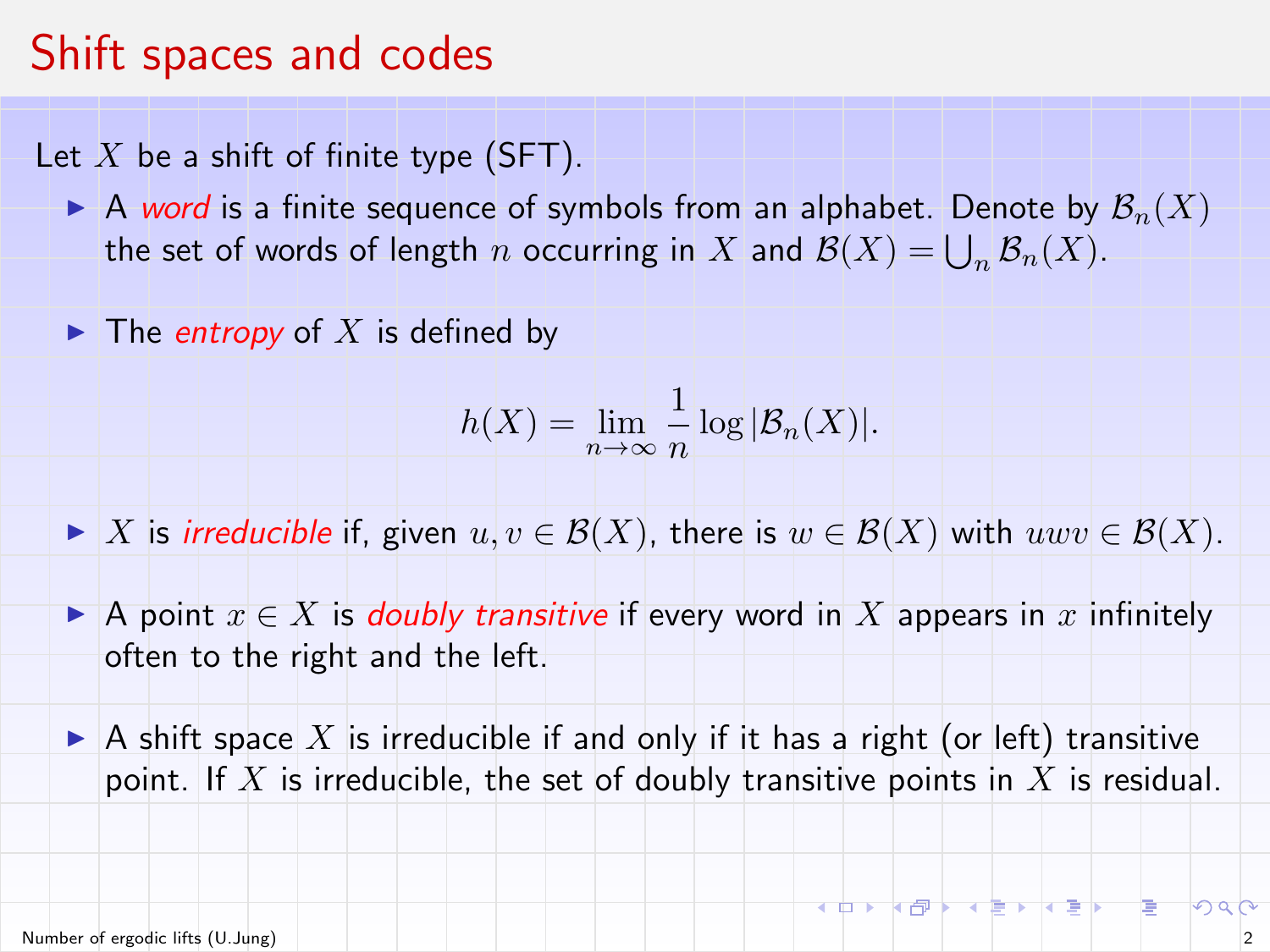#### Degree of a code

Let X be an SFT and  $\pi: X \to Y$  be a factor code onto a subshift Y.

In Let X be irreducible. Then the following are equivalent.

- 1.  $h(X) = h(Y)$ .
- 2. For each  $y \in Y$ , we have  $|\pi^{-1}(y)| < \infty$ .
- 3. For each  $y \in Y$ , the set  $|\pi^{-1}(y)|$  is at most countable.
- $4.$   $\pi$  is finite-to-one, i.e., there is  $M\in\mathbb{N}$  such that  $|\pi^{-1}(y)|\leq M$  for each  $y\in Y.$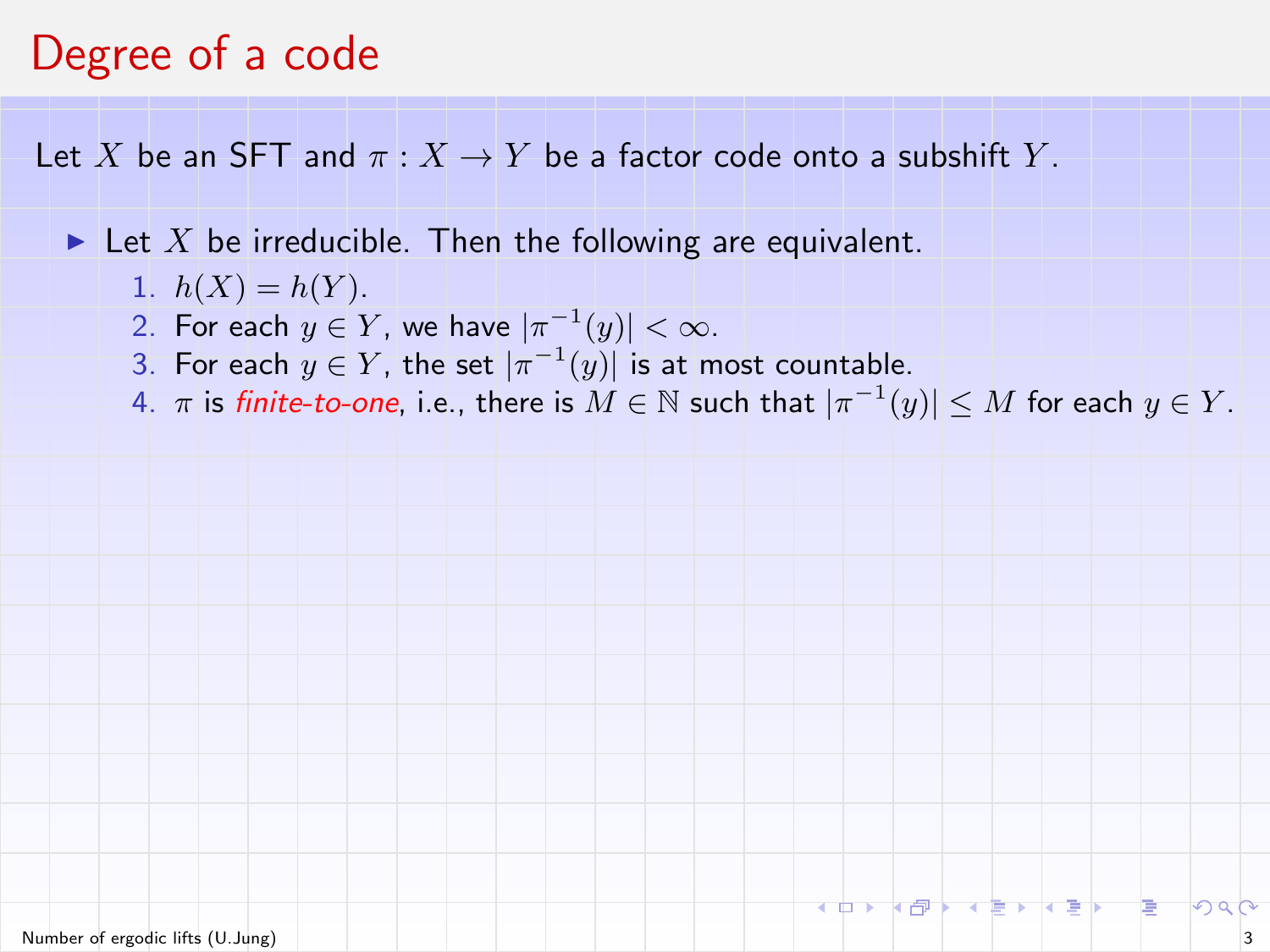#### Degree of a code

Let X be an SFT and  $\pi: X \to Y$  be a factor code onto a subshift Y.

In Let X be irreducible. Then the following are equivalent.

- 1.  $h(X) = h(Y)$ .
- 2. For each  $y \in Y$ , we have  $|\pi^{-1}(y)| < \infty$ .
- 3. For each  $y \in Y$ , the set  $|\pi^{-1}(y)|$  is at most countable.
- $4.$   $\pi$  is finite-to-one, i.e., there is  $M\in\mathbb{N}$  such that  $|\pi^{-1}(y)|\leq M$  for each  $y\in Y.$
- **ID The** *degree* of  $\pi$  is defined to be the minimum number of  $\pi$ -preimages of points in Y, i.e., degree of  $\pi = \inf\{|\pi^{-1}(y)| : y \in Y\}.$
- $\blacktriangleright$  (Welch; Hedlund; Coven and Paul) If  $\pi$  is finite-to-one and d is the degree of  $\pi$ , then every doubly transitive point of Y has exactly d preimages.

 $\sqrt{2}$   $\sqrt{2}$   $\sqrt{2}$   $\sqrt{2}$   $\sqrt{2}$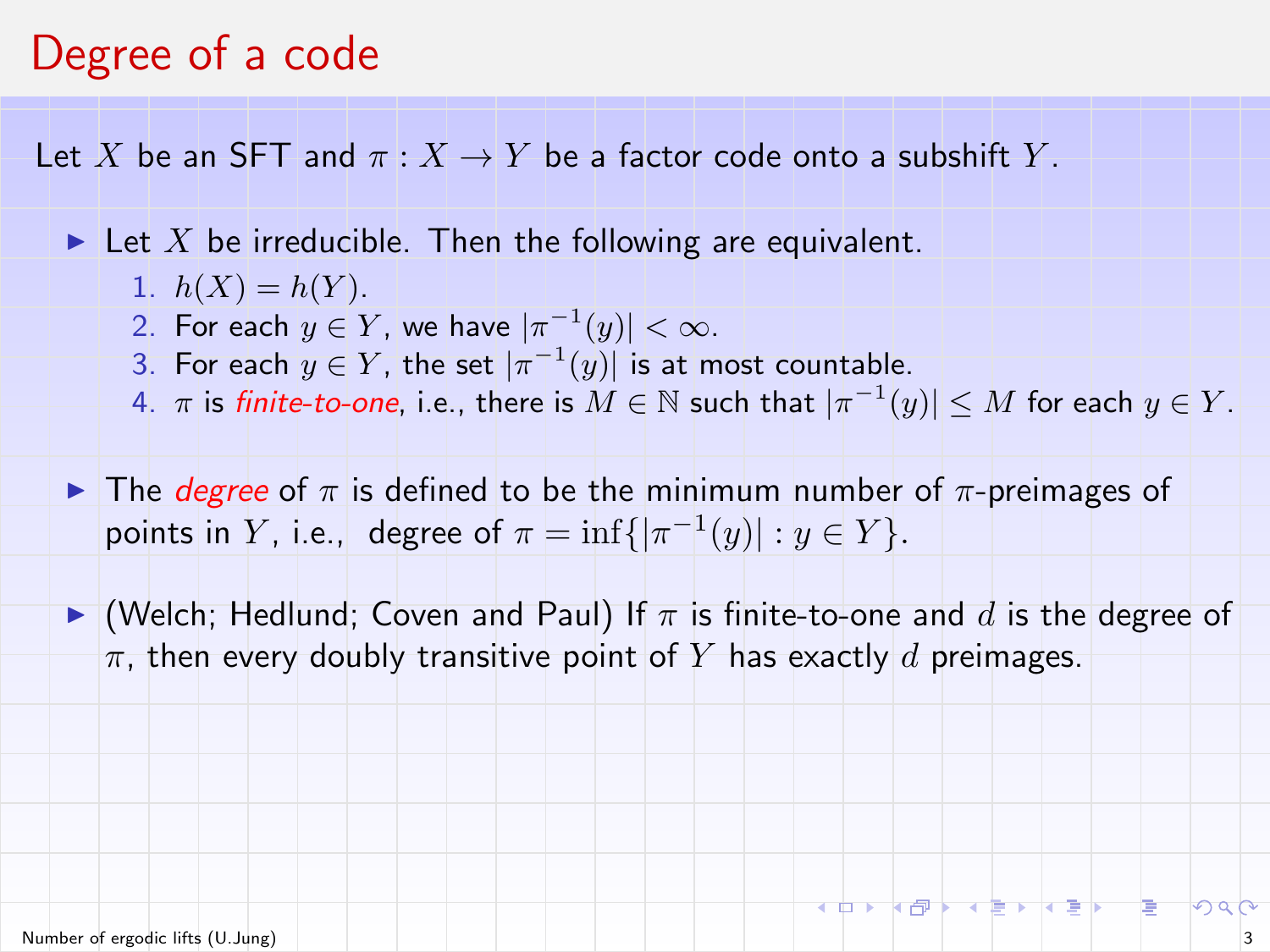### Structure and the existence of factor maps

#### Let  $X$  and  $Y$  be irreducible SFTs.

|           | $h(X) = h(Y)$                       | h(X) > h(Y)                    |
|-----------|-------------------------------------|--------------------------------|
| Structure | bounded preimages                   | unbounded preimages            |
|           | finite-to-one                       | infinite-to-one                |
|           | x is transitive iff $\phi(x)$ is.   |                                |
|           | same number of preimages a.e.       |                                |
|           | preimages are unif. separated a.e.  |                                |
|           | degree represented combinatorically |                                |
|           | $\exists$ permutation properties    |                                |
|           | .                                   |                                |
| Existence | generally hard                      | solved completely (Boyle, '83) |
|           | only known for closing maps         | known for many maps            |
|           | K-theoretical invariants            | simple iff condition           |
|           |                                     | and many generalizations       |
|           |                                     | (Boyle, Tuncel, Thomsen, J.)   |

≺□

向

つつい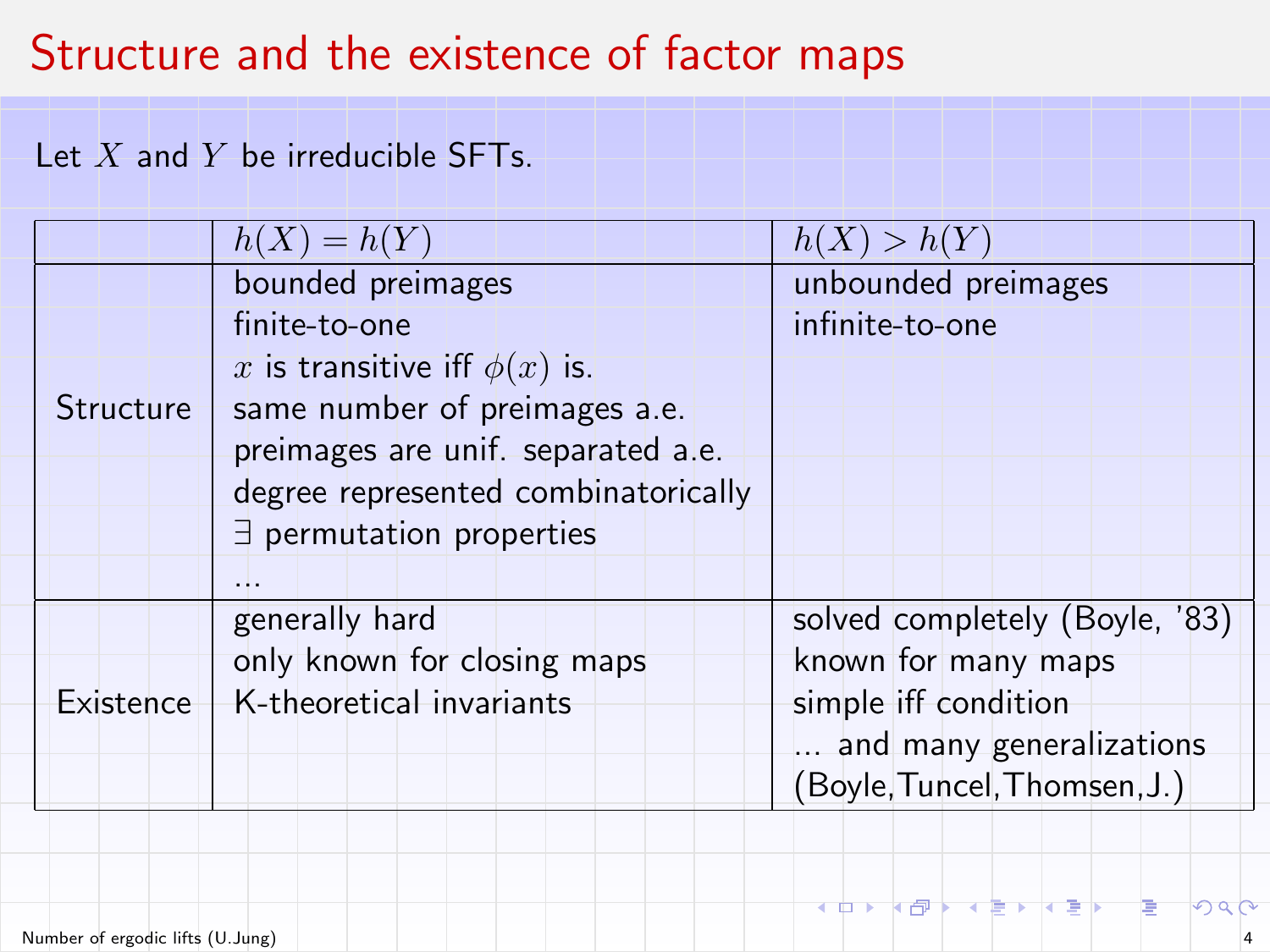### Structure and the existence of factor maps

#### Let  $X$  and  $Y$  be irreducible SFTs.

|           | $h(X) = h(Y)$                       | h(X) > h(Y)                    |
|-----------|-------------------------------------|--------------------------------|
|           | bounded preimages                   | unbounded preimages            |
|           | finite-to-one                       | infinite-to-one                |
|           | x is transitive iff $\phi(x)$ is.   |                                |
| Structure | same number of preimages a.e.       |                                |
|           | preimages are unif. separated a.e.  | can be extended                |
|           | degree represented combinatorically | using class degree             |
|           | $\exists$ permutation properties    | (Allahbakhshi, Quas, Hong, J.) |
|           | .                                   |                                |
| Existence | generally hard                      | solved completely (Boyle, '83) |
|           | only known for closing maps         | known for many maps            |
|           | K-theoretical invariants            | simple iff condition           |
|           |                                     | and many generalizations       |
|           |                                     | (Boyle, Tuncel, Thomsen, J.)   |

≺ ‡⊐⊁ ← う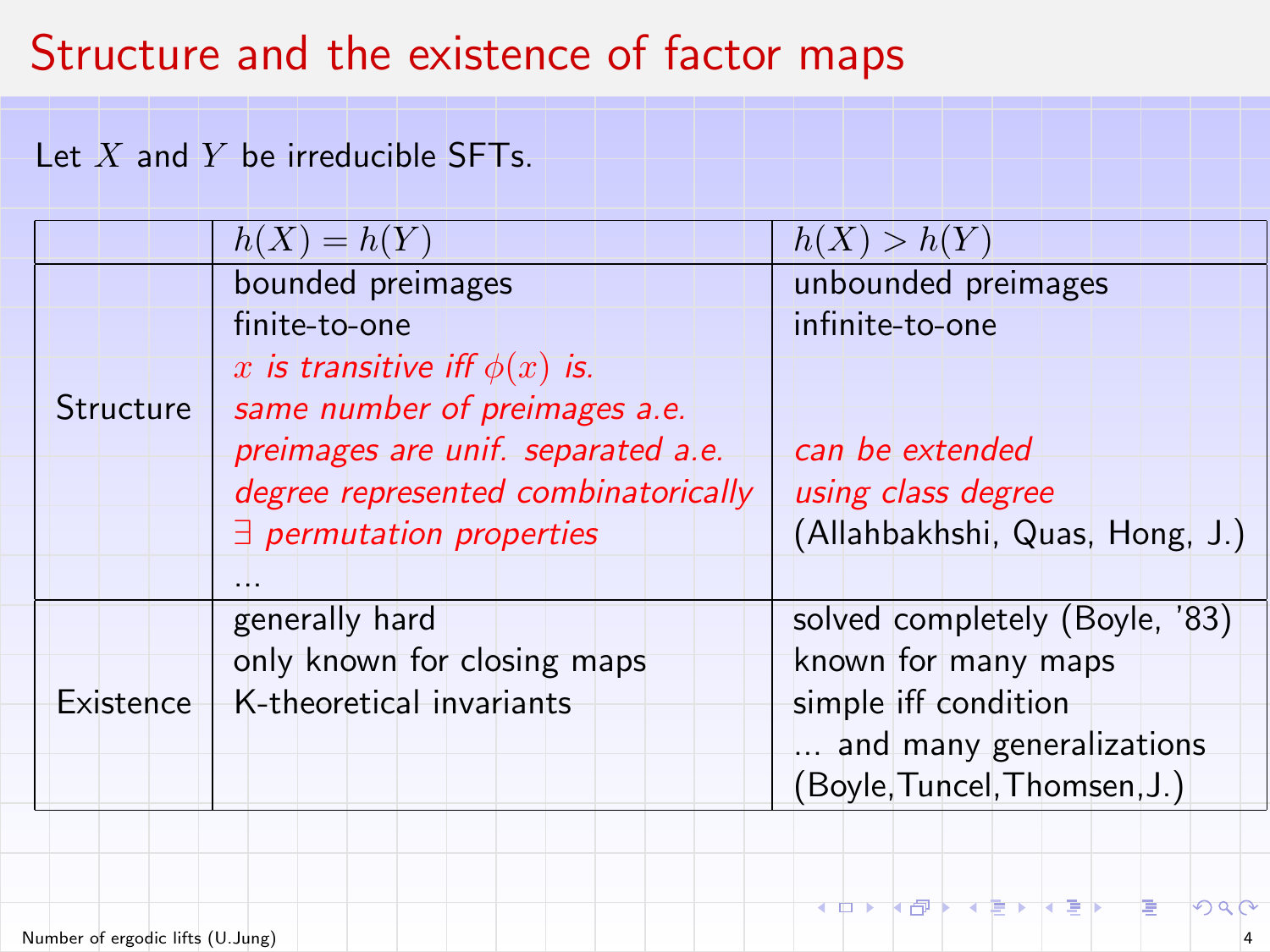#### Induced mapping on the space of measures

- For a shift space X, let  $\mathcal{M}(X)$  be the set of  $\sigma$ -invariant Borel probability measures on X.
	- $\blacktriangleright$   $\mathcal{M}(X)$  is compact and convex.
	- $\blacktriangleright$   $\mathcal{M}(X) \ni$  Bernoulli measures, Markov measures, Gibbs measures,  $\cdots$
- A factor code  $\pi: X \to Y$  induces a surjective map  $\bar{\pi}: \mathcal{M}(X) \to \mathcal{M}(Y)$ defined by  $(\bar{\pi}(\mu))(B) = \mu(\pi^{-1}(B))$  for  $\mu \in \mathcal{M}(X)$  and a Borel set  $B$  of  $Y.$
- In The map  $x \mapsto \delta_x$  is a natural embedding from X into the set of Borel probability measures on X, hence  $\bar{\pi}$  is a restriction of an extension of  $\pi$  to  $\mathcal{M}(X)$ ; We will use  $\pi$  again instead of  $\bar{\pi}$ .

マロー マネン マネン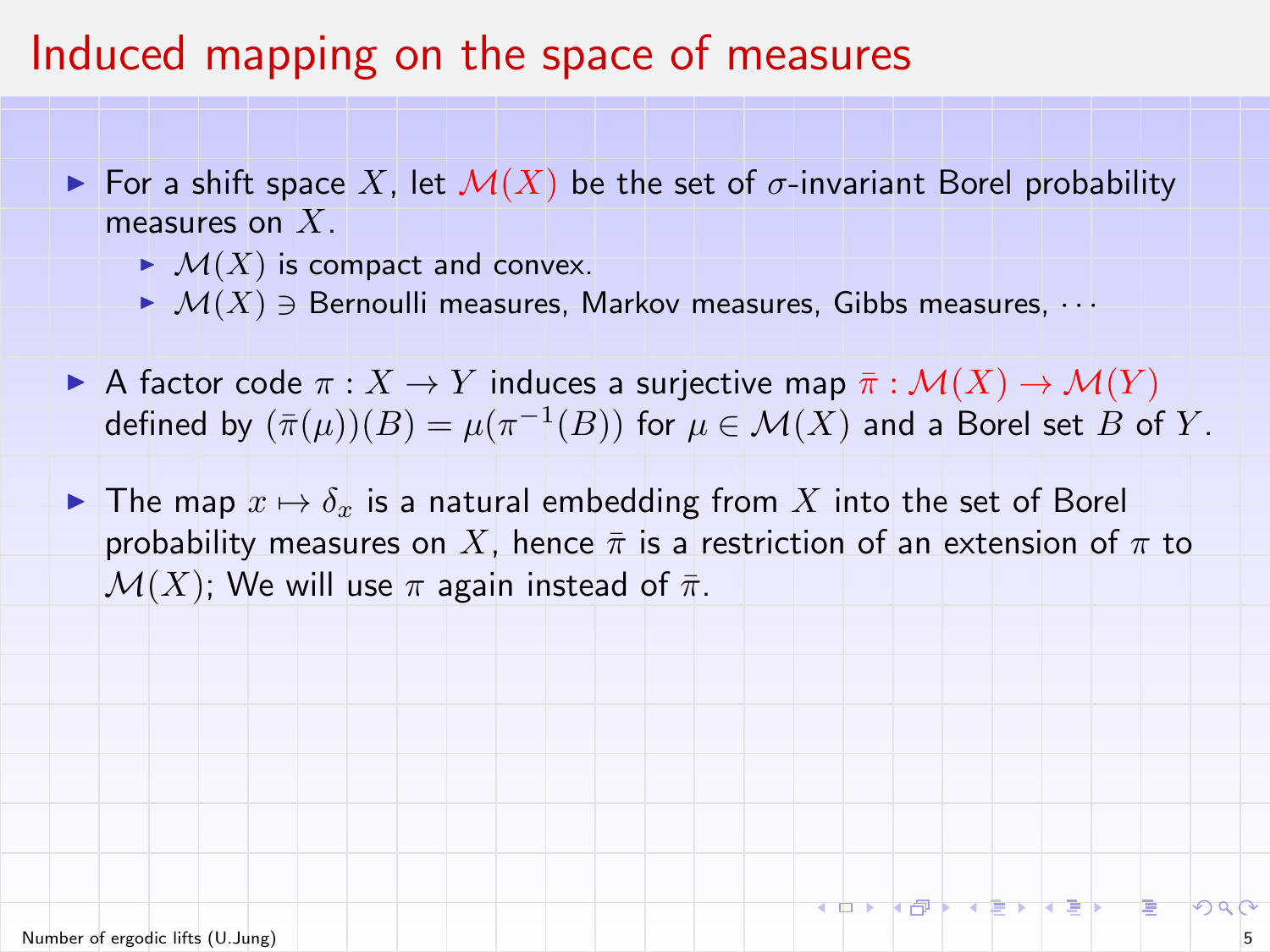#### Induced mapping on the space of measures

- For a shift space X, let  $\mathcal{M}(X)$  be the set of  $\sigma$ -invariant Borel probability measures on X.
	- $\blacktriangleright$   $\mathcal{M}(X)$  is compact and convex.
	- $\blacktriangleright$   $\mathcal{M}(X) \ni$  Bernoulli measures, Markov measures, Gibbs measures,  $\cdots$
- A factor code  $\pi: X \to Y$  induces a surjective map  $\bar{\pi}: \mathcal{M}(X) \to \mathcal{M}(Y)$ defined by  $(\bar{\pi}(\mu))(B) = \mu(\pi^{-1}(B))$  for  $\mu \in \mathcal{M}(X)$  and a Borel set  $B$  of  $Y.$
- In The map  $x \mapsto \delta_x$  is a natural embedding from X into the set of Borel probability measures on X, hence  $\bar{\pi}$  is a restriction of an extension of  $\pi$  to  $\mathcal{M}(X)$ ; We will use  $\pi$  again instead of  $\bar{\pi}$ .
- If  $\pi$  is finite-to-one, then there is  $d \in \mathbb{N}$ , the degree of  $\pi$ , with (1)  $|\pi^{-1}(y)| \ge d$  and  $(2)$   $|\pi^{-1}(y)| = d$  for almost all  $y \in Y$ .
- $\triangleright$  What are the numbers of preimages of this induced map  $\pi : \mathcal{M}(X) \to \mathcal{M}(Y)$ ?

つくい

KORKORKERKER E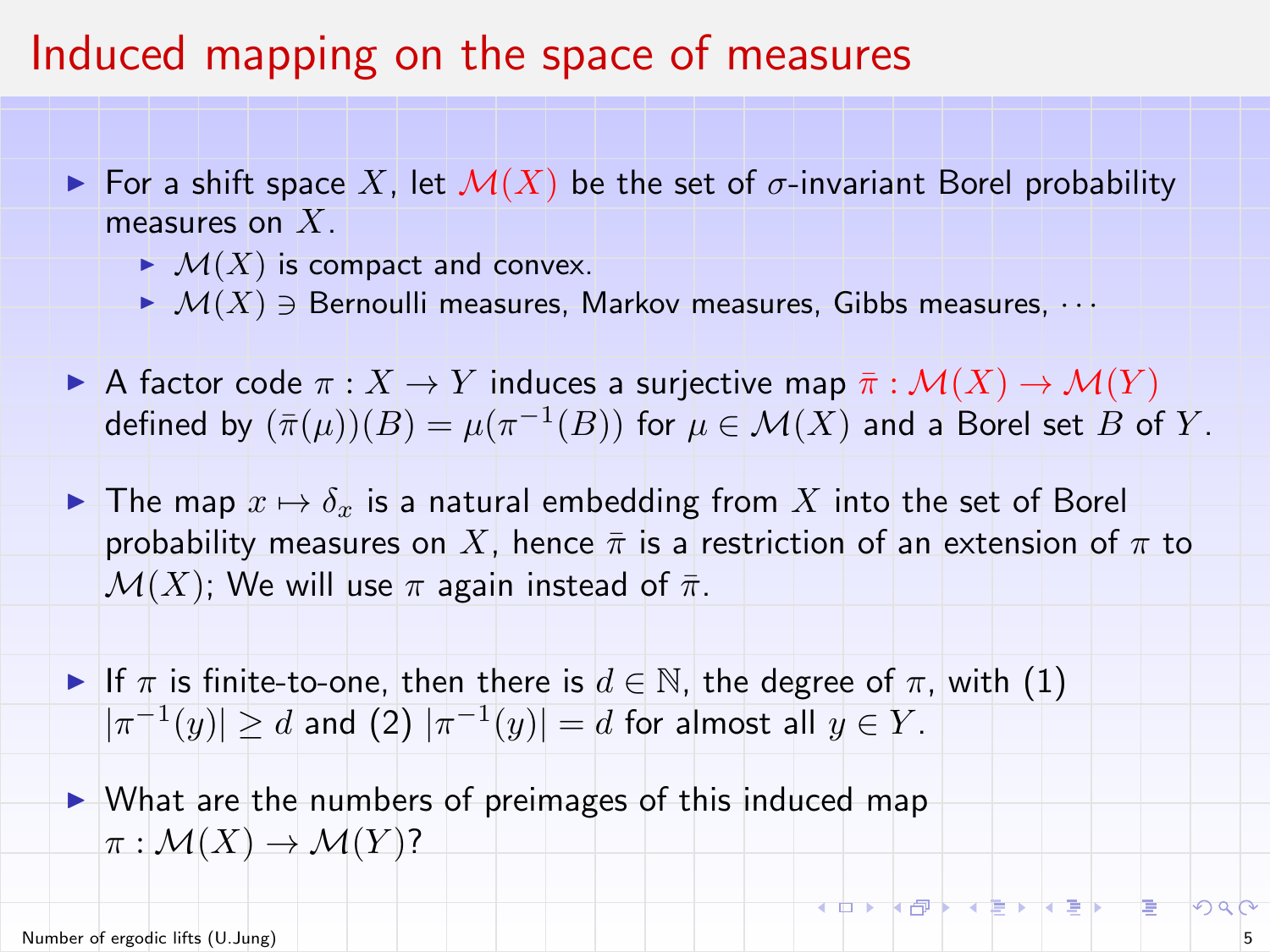### Ergodic measures

- **IDED** Question: What are the numbers of preimages of  $\pi : \mathcal{M}(X) \to \mathcal{M}(Y)$ ?
- $\blacktriangleright \pi$  is affine: If  $\pi(\mu_1) = \pi(\mu_2) = \nu$ , then  $\pi(p\mu_1 + (1-p)\mu_2) = \nu$ ; Hence for each  $\nu \in \mathcal{M}(Y)$ , we have  $|\pi^{-1}(\nu)| = 1$  or  $\infty$ .

つへぐ

トロー イミー イミー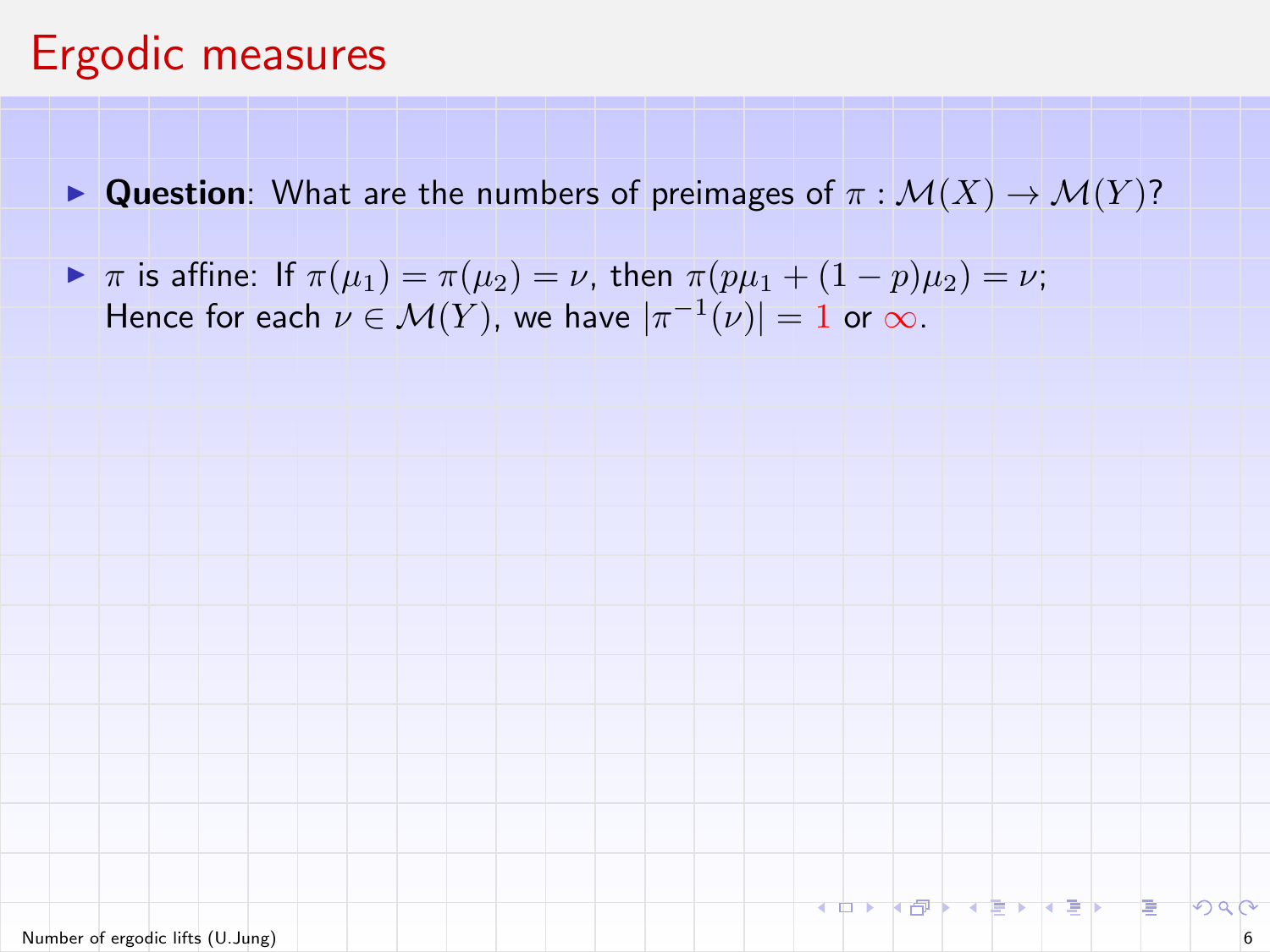## Ergodic measures

- **IDUESTARKION:** What are the numbers of preimages of  $\pi : \mathcal{M}(X) \to \mathcal{M}(Y)$ ?
- $\blacktriangleright \pi$  is affine: If  $\pi(\mu_1) = \pi(\mu_2) = \nu$ , then  $\pi(p\mu_1 + (1-p)\mu_2) = \nu$ ; Hence for each  $\nu \in \mathcal{M}(Y)$ , we have  $|\pi^{-1}(\nu)| = 1$  or  $\infty$ .
- A measure  $\mu \in \mathcal{M}(X)$  is ergodic if every  $\mu$ -invariant set has measure 0 or 1, equivalently, if  $\mu$  is an extreme point of a convex set  $\mathcal{M}(X)$ .
- Each measure in  $\mathcal{M}(X)$  can be described as a limit of convex combinations of ergodic measures in  $\mathcal{M}(X)$ . An image of ergodic measure is ergodic.

化四十八倍 医人生区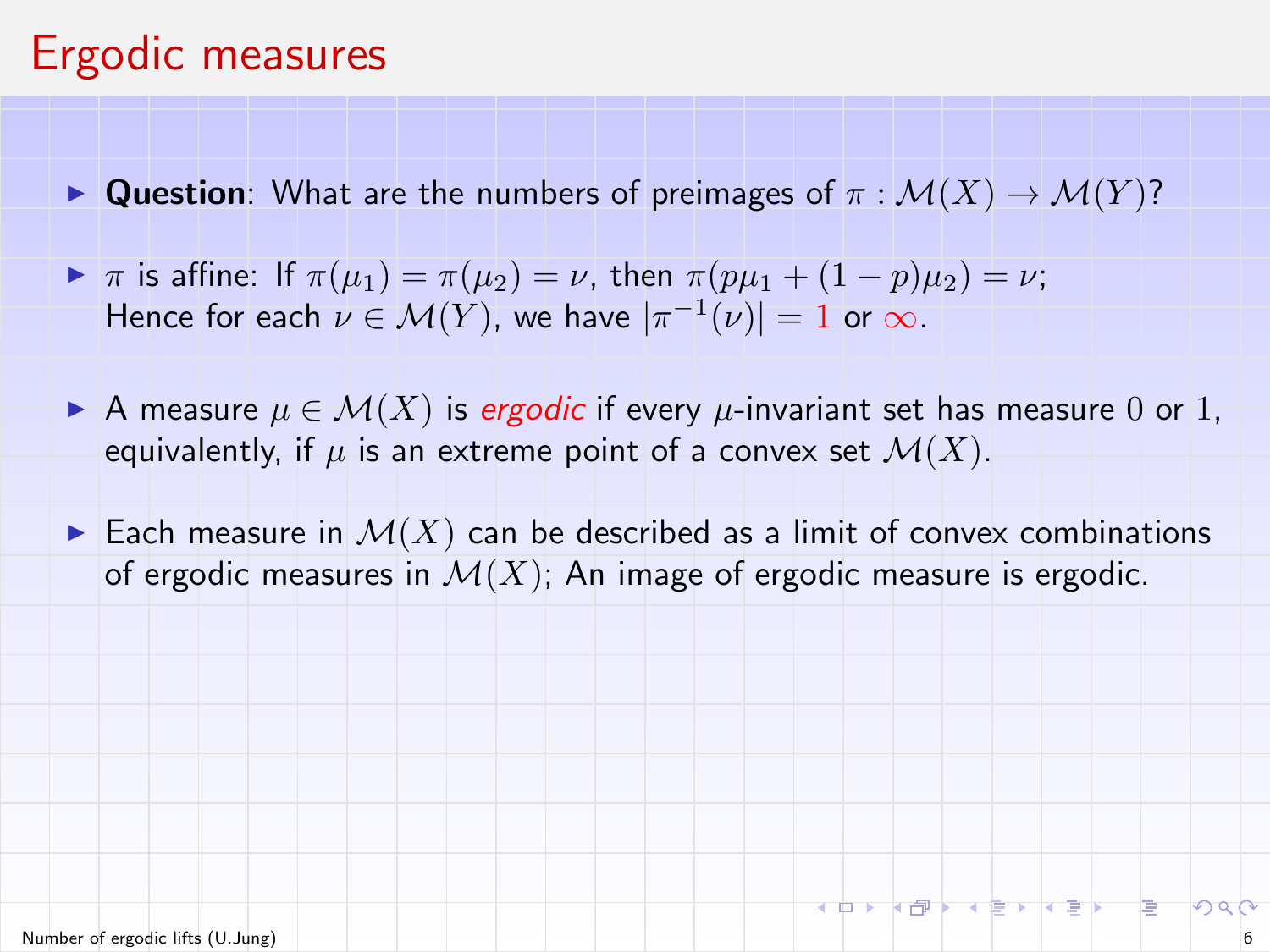### Ergodic measures

- **IDUESTARKION:** What are the numbers of preimages of  $\pi : \mathcal{M}(X) \to \mathcal{M}(Y)$ ?
- $\blacktriangleright \pi$  is affine: If  $\pi(\mu_1) = \pi(\mu_2) = \nu$ , then  $\pi(p\mu_1 + (1-p)\mu_2) = \nu$ ; Hence for each  $\nu \in \mathcal{M}(Y)$ , we have  $|\pi^{-1}(\nu)| = 1$  or  $\infty$ .
- A measure  $\mu \in \mathcal{M}(X)$  is ergodic if every  $\mu$ -invariant set has measure 0 or 1, equivalently, if  $\mu$  is an extreme point of a convex set  $\mathcal{M}(X)$ .
- Each measure in  $\mathcal{M}(X)$  can be described as a limit of convex combinations of ergodic measures in  $\mathcal{M}(X)$ . An image of ergodic measure is ergodic.
- $\triangleright$  Question': What are the numbers of *ergodic* preimages of an *ergodic* measure under  $\pi : \mathcal{M}(X) \to \mathcal{M}(Y)$ ?
- ► (Folklore) For each fully supported ergodic measure  $\nu \in \mathcal{M}(Y)$ ,  $\pi^{-1}(\nu)$ contains at most  $d$  ergodic measures.

 $2990$ 

KORKORKERKER ET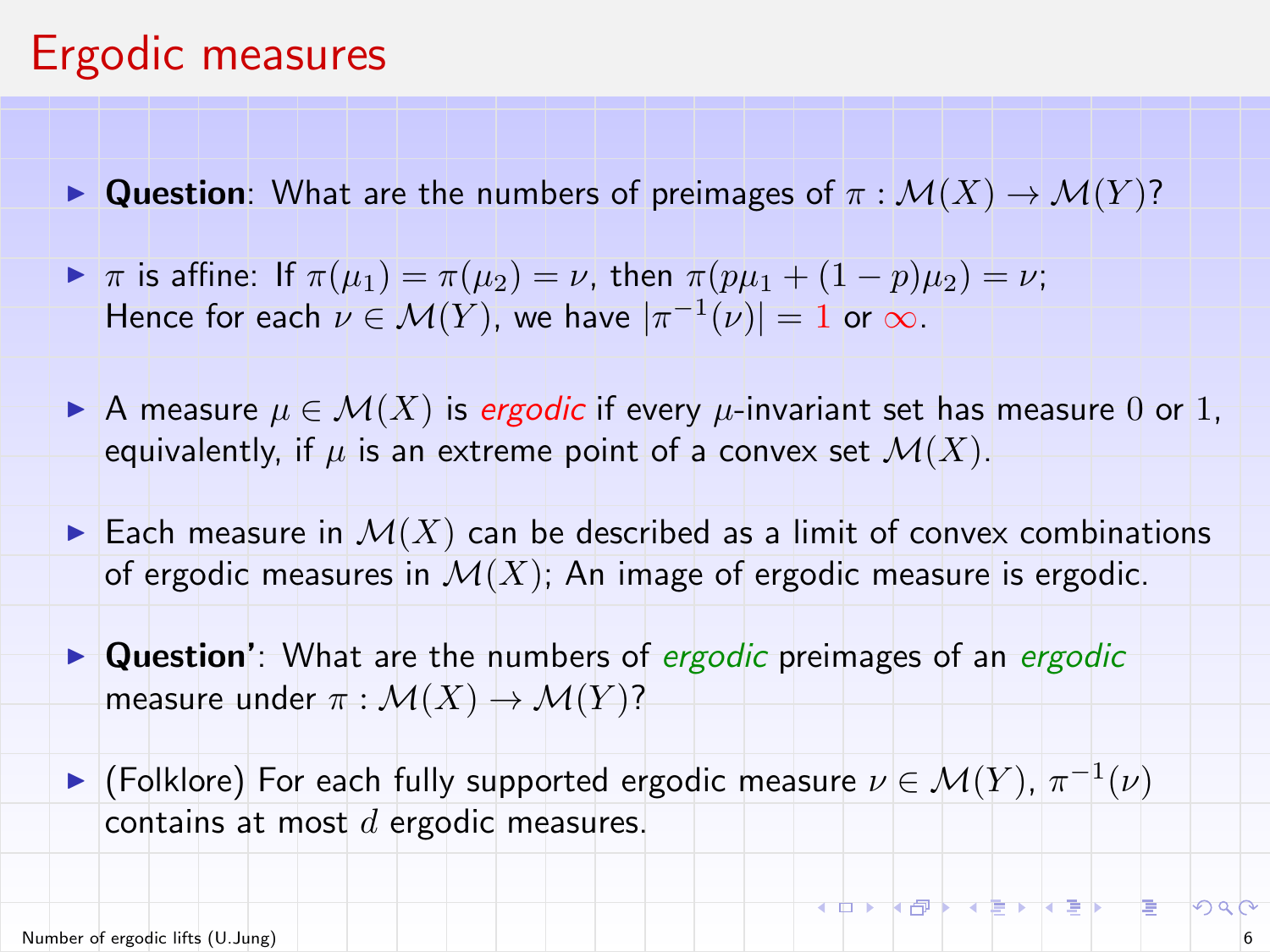#### Inverse stucture of Markov measures

Let X be an irreducible SFT and  $\pi : X \to Y$  be a finite-to-one factor code onto Y.

- For  $\mu \in \mathcal{M}(X)$  and  $w \in \mathcal{B}(X)$ , let  $\mu(w) = \mu({x \in X : x_1 \cdots x_n = w}).$
- A measure  $\mu \in \mathcal{M}(X)$  is a Markov measure if

 $\mu(uvw|uv) = \mu(vw|v)$  for all  $v \in \mathcal{B}_1(X)$  and  $uvw \in \mathcal{B}(X)$ .

- ► (Boyle and Tuncel) Let  $v \in \mathcal{M}(Y)$  be a fully supported Markov measure. Then  $|\pi^{-1}(\nu)| = 1$ .
	- In Since X and Y are intrinsically ergodic, this is clear for maximal measure in Y.
	- Inverses of Markov measures in Y have the same structure.

► Markov measures on Y are dense in  $\mathcal{M}(Y)$ . Hence  $|\pi^{-1}(\nu)| = 1$  on a dense (but not residual) set.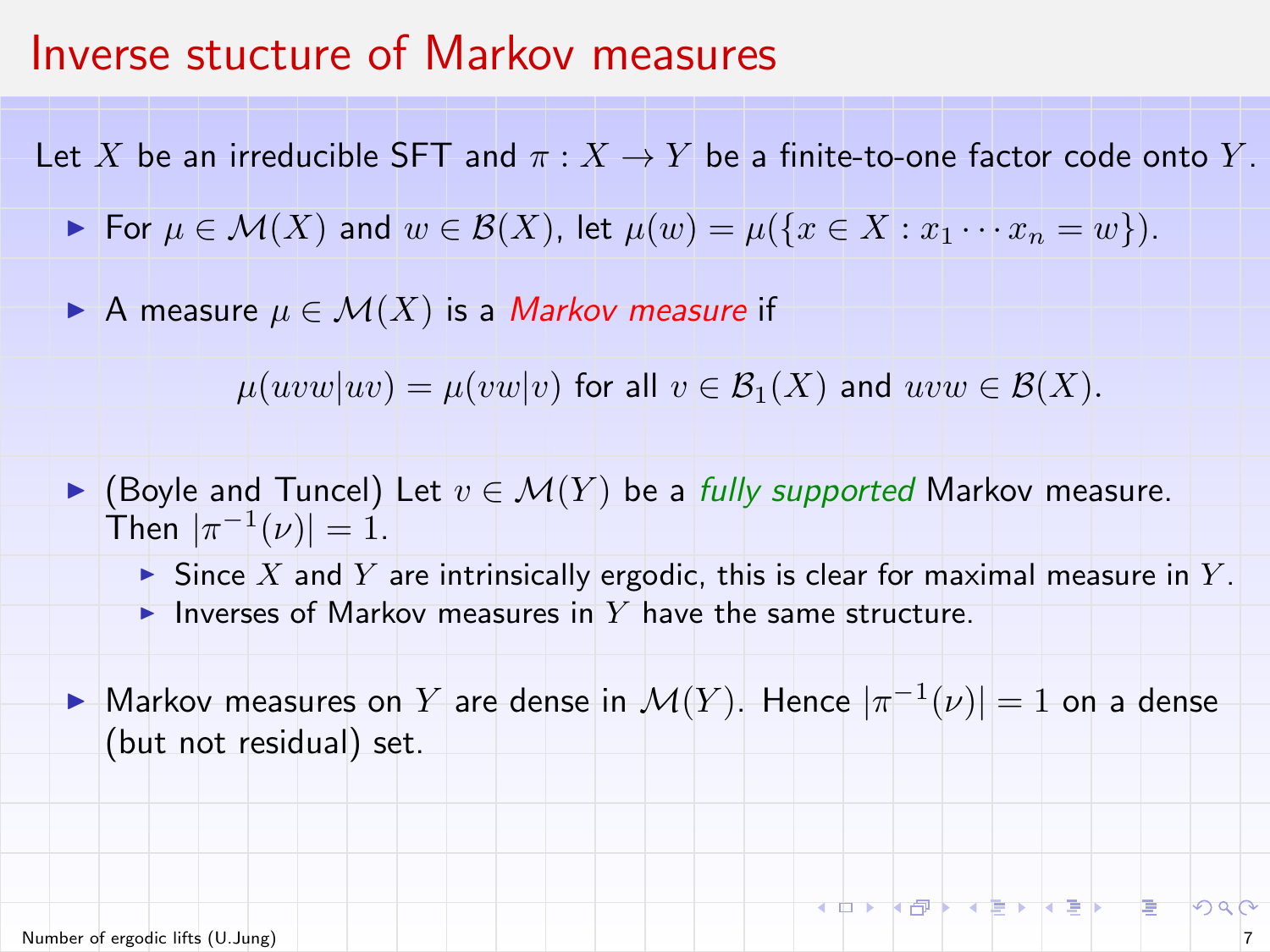#### Theorem (J and Yoo)

Let X be an SFT and  $\pi: X \to Y$  be a finite-to-one factor code onto a subshift Y. Let d be the degree of  $\pi$ . Then there is a fully supported measure  $\nu \in \mathcal{M}(Y)$  with exactly  $d$  ergodic preimages (i.e.,  $\pi^{-1}(\nu)$  contains exactly  $d$  ergodic measures).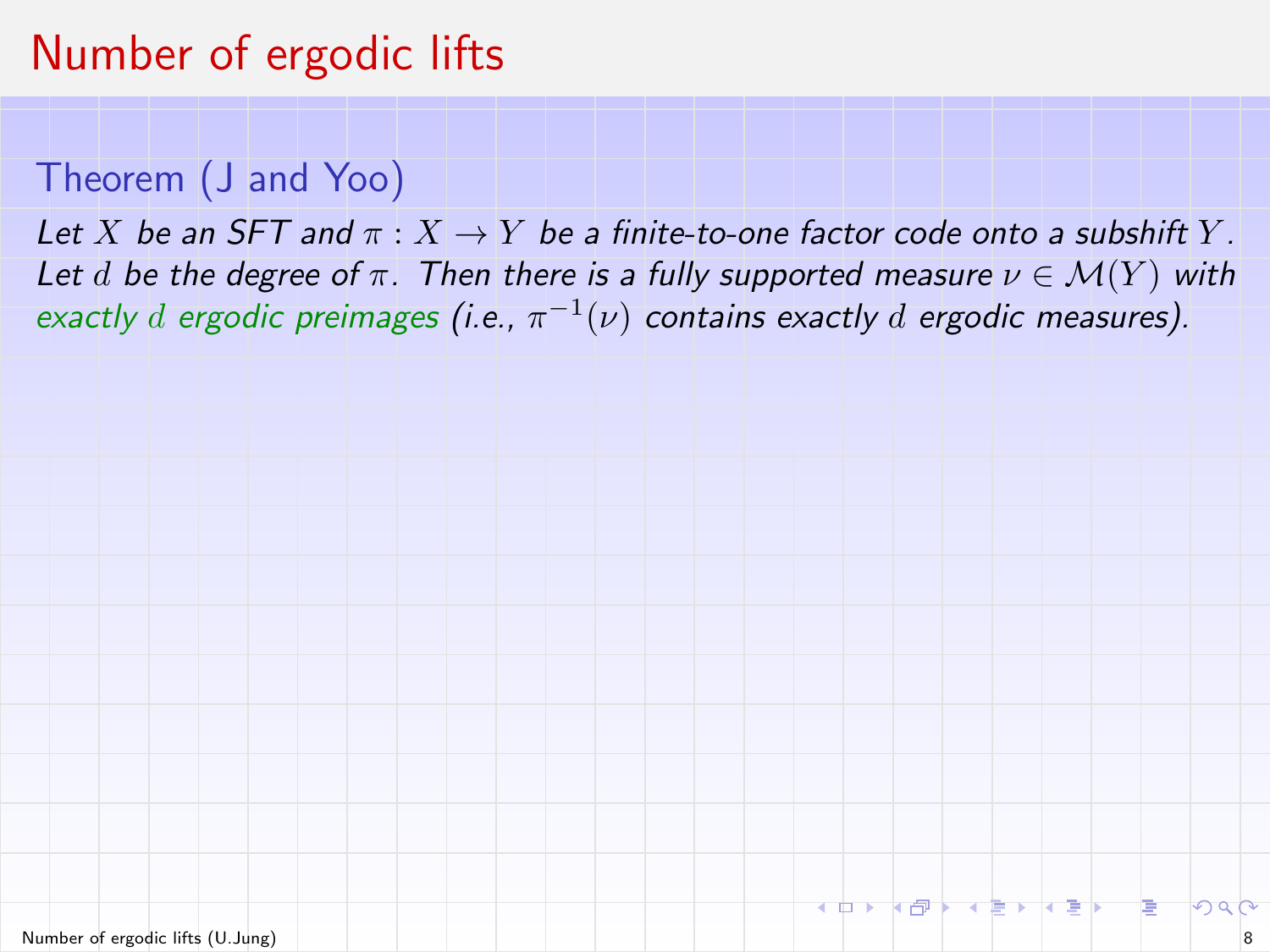#### Theorem (J and Yoo)

Let X be an SFT and  $\pi$  :  $X \to Y$  be a finite-to-one factor code onto a subshift Y. Let d be the degree of  $\pi$ . Then there is a fully supported measure  $\nu \in \mathcal{M}(Y)$  with exactly  $d$  ergodic preimages (i.e.,  $\pi^{-1}(\nu)$  contains exactly  $d$  ergodic measures).

 $\blacktriangleright \pi^{-1}(\nu)$  is the  $d-1$  dimensional simplex in  $\mathcal{M}(X)$ .

 $\triangleright$  v cannot be a Markov measure. Indeed, v cannot be a Gibbs measure with nice potential function.

► There is a factor code  $\pi$  such that  $\pi^{-1}(\nu)$  contains only 1 or  $d$  ergodic measures.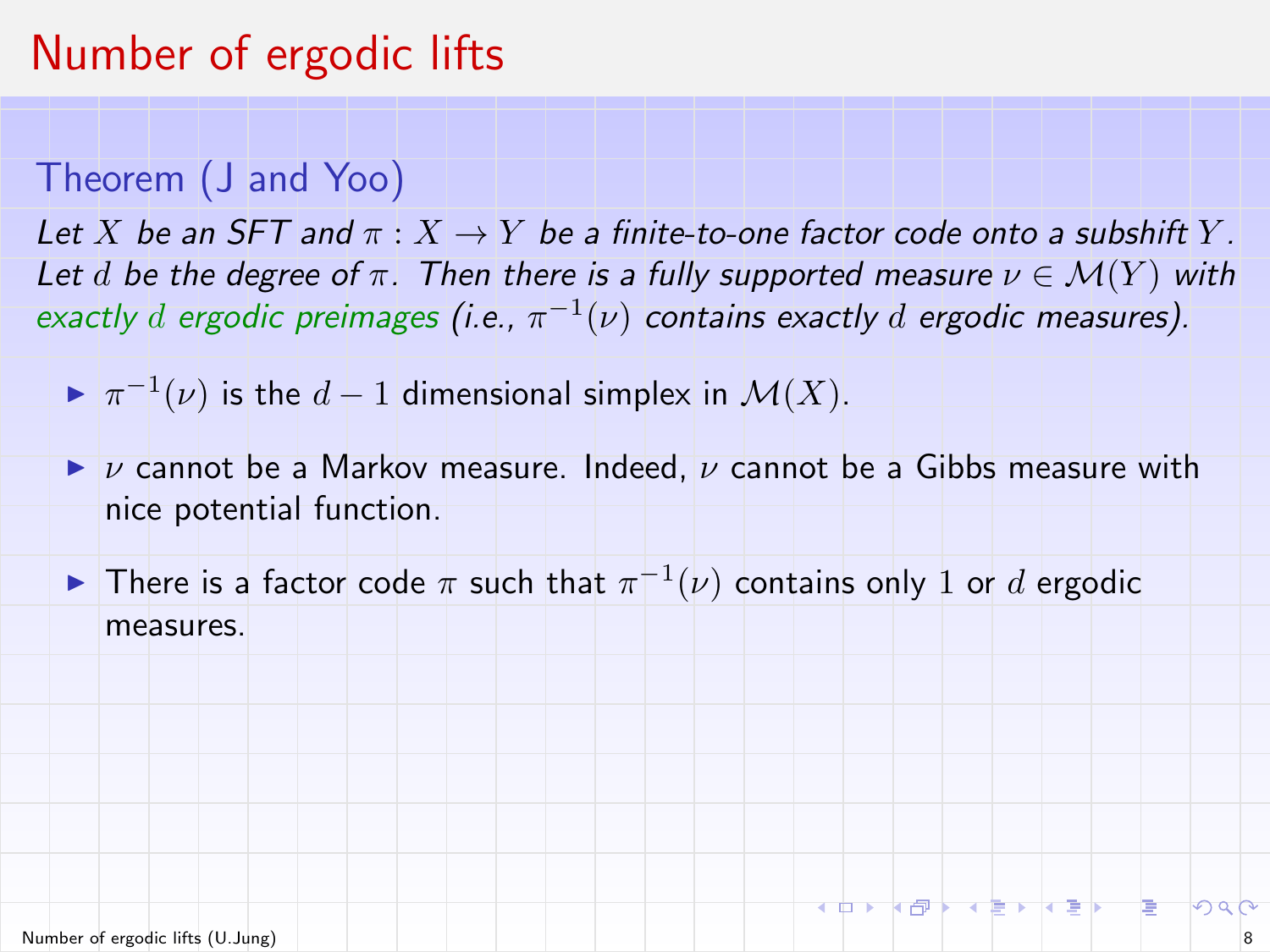#### Theorem (J and Yoo)

Let X be an SFT and  $\pi: X \to Y$  be a finite-to-one factor code onto a subshift Y. Let d be the degree of  $\pi$ . Then there is a fully supported measure  $\nu \in \mathcal{M}(Y)$  with exactly  $d$  ergodic preimages (i.e.,  $\pi^{-1}(\nu)$  contains exactly  $d$  ergodic measures).

 $\blacktriangleright \pi^{-1}(\nu)$  is the  $d-1$  dimensional simplex in  $\mathcal{M}(X)$ .

- $\triangleright$  v cannot be a Markov measure. Indeed, v cannot be a Gibbs measure with nice potential function.
- ► There is a factor code  $\pi$  such that  $\pi^{-1}(\nu)$  contains only 1 or  $d$  ergodic measures.
- In Such  $\nu$ 's are dense in  $\mathcal{M}(Y)$ . It is open whether (1) such  $\nu$ 's are residual in  $\mathcal{M}(Y)$  (2) the metric entropies of such v's are dense in  $(0, h(Y))$ .
- It is open whether the analogous statement holds for the infinite-to-one case, i.e., the case where  $h(X) > h(Y)$ .

 $2990$ 

**지수가 지금 지수가 지수가 되는**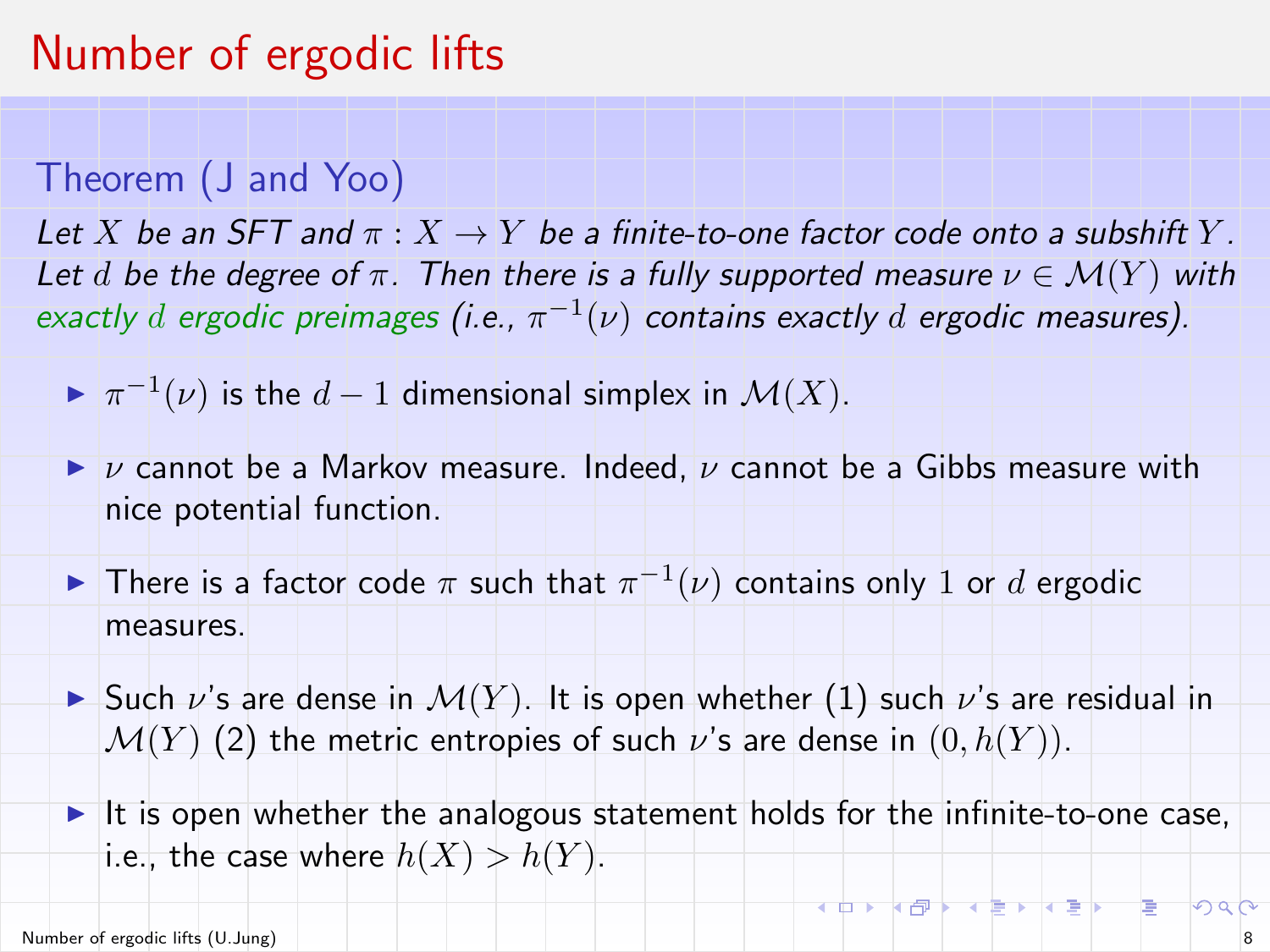# Sketch of the proof I

#### Theorem (J and Yoo)

Let X be an SFT and  $\pi: X \to Y$  be a finite-to-one factor code onto a subshift Y. Let d be the degree of  $\pi$ . Then there is a fully supported measure  $\nu \in \mathcal{M}(Y)$  with exactly d ergodic preimages (i.e.,  $\pi^{-1}(\nu)$  contains exactly d ergodic measures).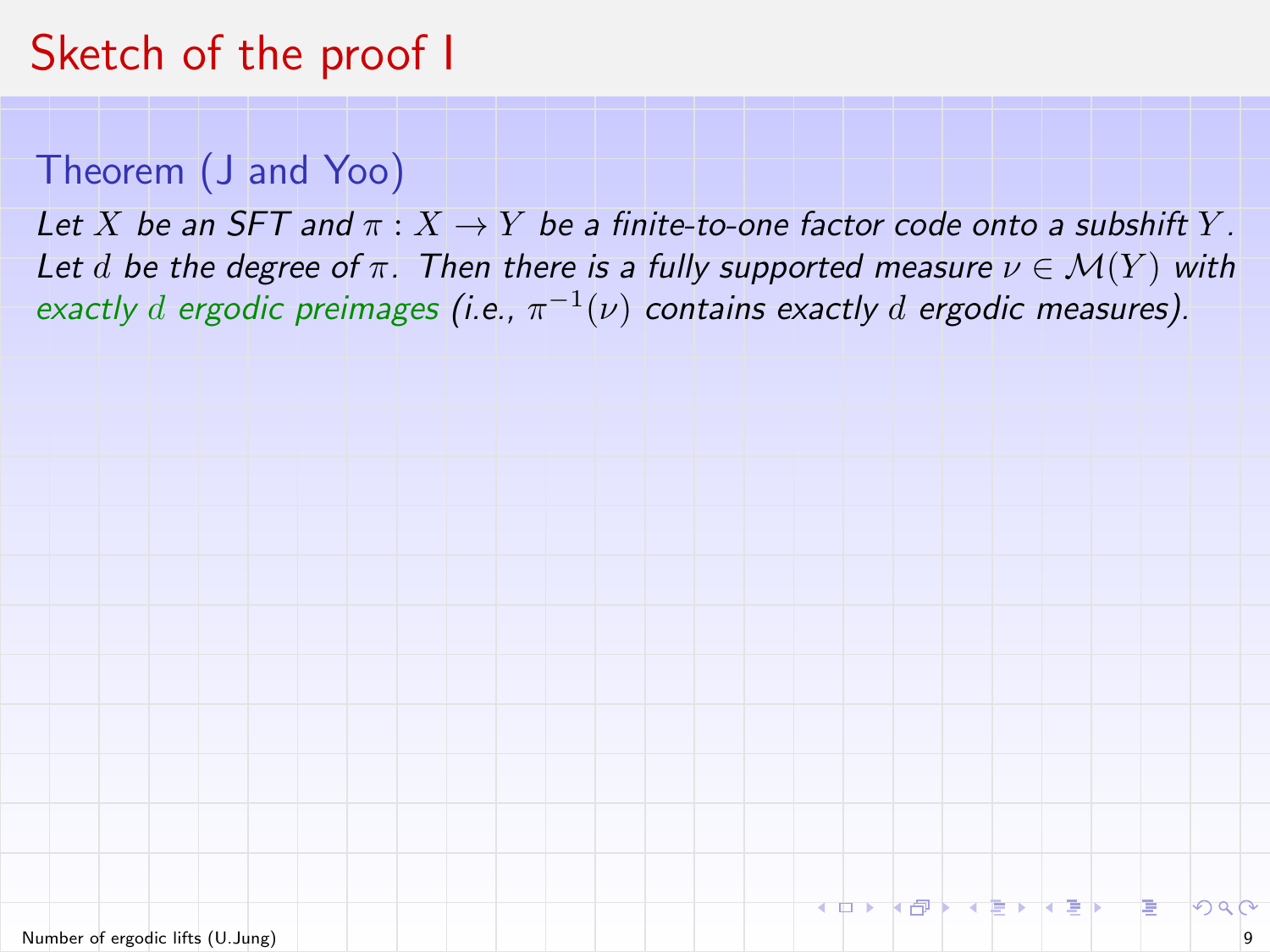## Sketch of the proof I

#### Theorem (J and Yoo)

Let X be an SFT and  $\pi: X \to Y$  be a finite-to-one factor code onto a subshift Y. Let d be the degree of  $\pi$ . Then there is a fully supported measure  $\nu \in \mathcal{M}(Y)$  with exactly d ergodic preimages (i.e.,  $\pi^{-1}(\nu)$  contains exactly d ergodic measures).

- ► 1. Construct a periodic point  $y \in Y$  so that  $\pi^{-1}(y)$  consists of  $d$  periodic points whose orbits are all distinct.
	- $\blacktriangleright$  heavily depends on the structure of *magic word* and *permutation property* for factor maps in symbolic dynamics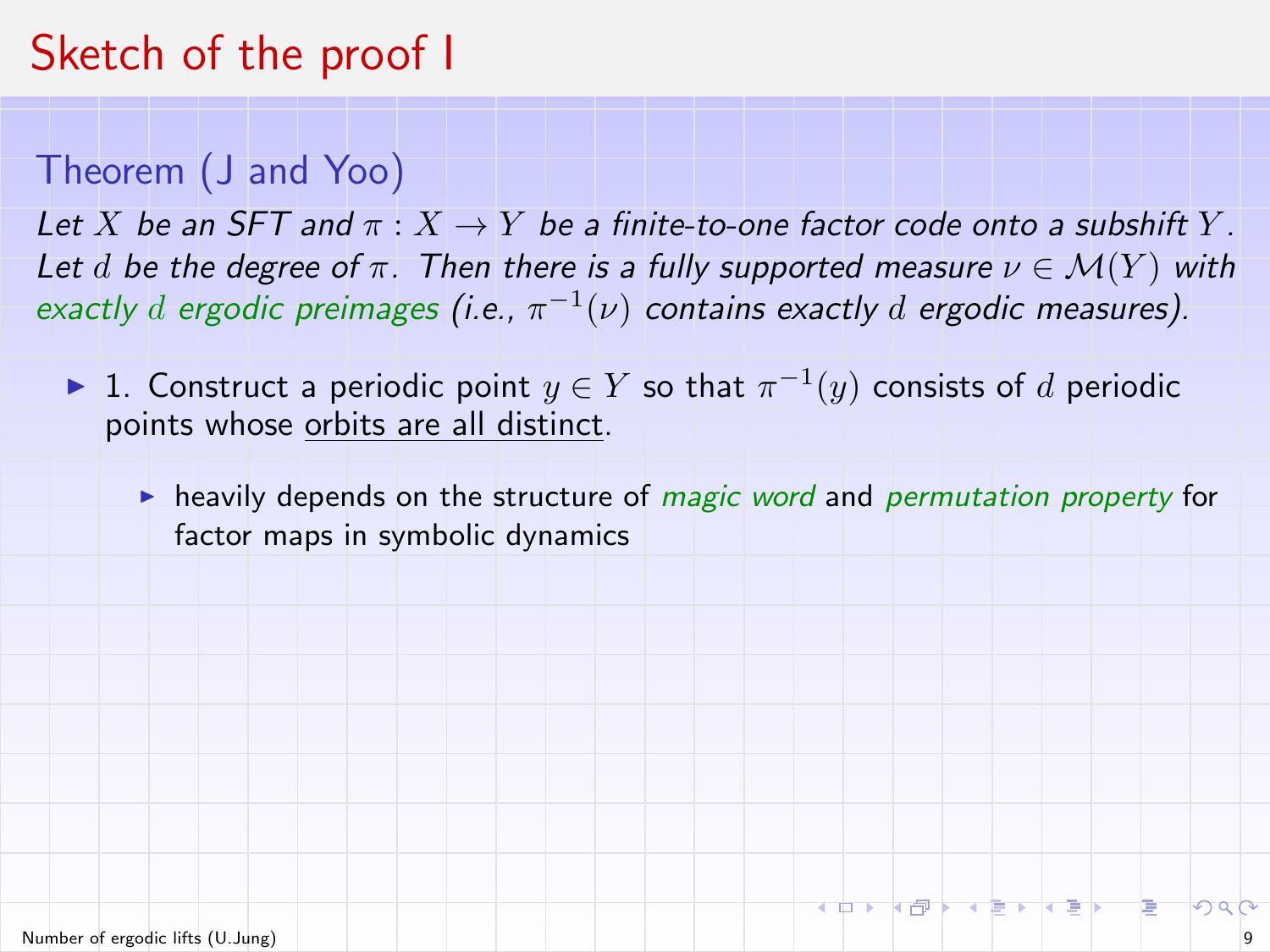### Sketch of the proof I

#### Theorem (J and Yoo)

Let X be an SFT and  $\pi$  :  $X \to Y$  be a finite-to-one factor code onto a subshift Y. Let d be the degree of  $\pi$ . Then there is a fully supported measure  $\nu \in \mathcal{M}(Y)$  with exactly d ergodic preimages (i.e.,  $\pi^{-1}(\nu)$  contains exactly d ergodic measures).

- ► 1. Construct a periodic point  $y \in Y$  so that  $\pi^{-1}(y)$  consists of  $d$  periodic points whose orbits are all distinct.
	- $\blacktriangleright$  heavily depends on the structure of *magic word* and *permutation property* for factor maps in symbolic dynamics

#### ▶ 2. Consider an atomic measure

$$
\nu = \frac{1}{\text{per}(y)} \sum_{i=1}^{\text{per}(y)} \bar{\sigma}^i \delta_y = \frac{1}{\text{per}(y)} \sum_{i=1}^{\text{per}(y)} \delta_y \circ \sigma^- i.
$$

 $\nu \in \mathcal{M}(Y)$  has exactly d ergodic preimages, which are atomic measures concentrated on the orbits of elements in  $\pi^{-1}(y)$ .

イロン イタン イミン イミン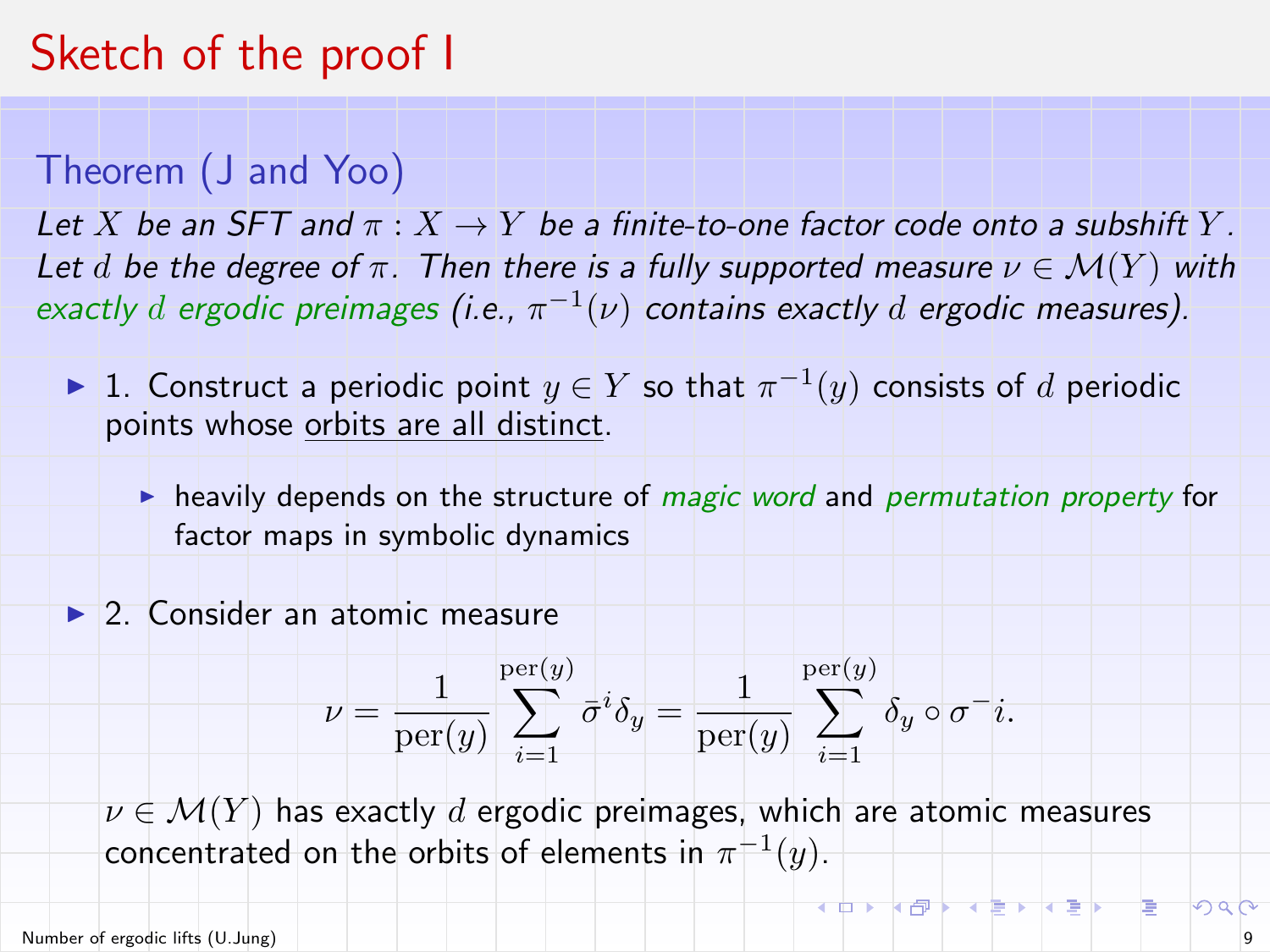### Sketch of the proof II

- ► Let  $x_1, \cdots, x_d = \pi^{-1}(y)$  and  $\mu_1, \cdots, \mu_d$  be the ergodic measures over  $\nu$ . Each  $\mu_i$  is a CO-measure generated by  $x_i$ .
- ► 3. Construct a d-fold joining  $\lambda^*$  of  $\mu_1, \cdots$  and  $\mu_d$ .
	- $\blacktriangleright$   $\lambda^*$  is ergodic, mutually separated, has different margins, but their margins don't have full support.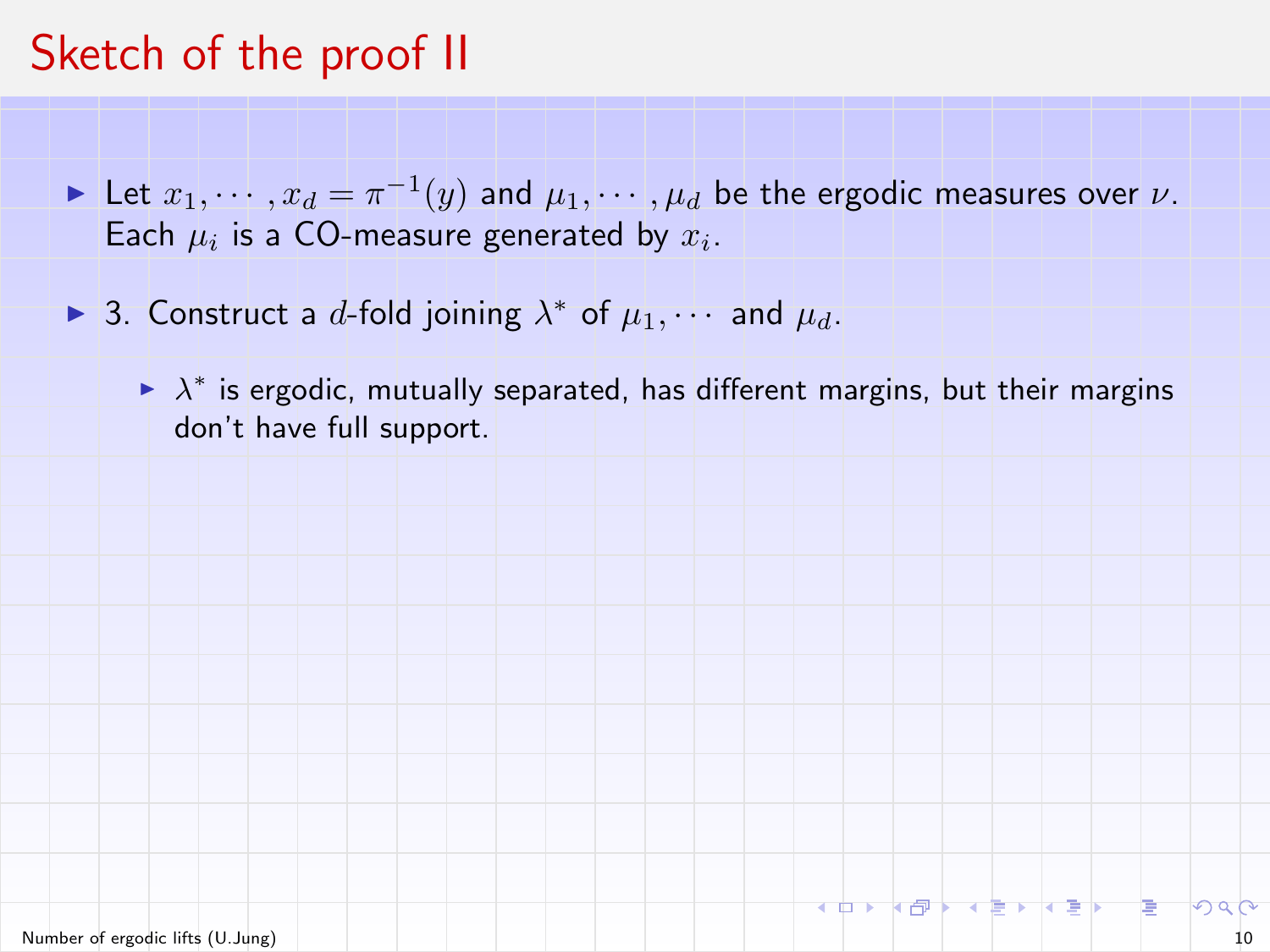### Sketch of the proof II

- ► Let  $x_1, \cdots, x_d = \pi^{-1}(y)$  and  $\mu_1, \cdots, \mu_d$  be the ergodic measures over  $\nu$ . Each  $\mu_i$  is a CO-measure generated by  $x_i$ .
- ► 3. Construct a d-fold joining  $\lambda^*$  of  $\mu_1, \cdots$  and  $\mu_d$ .
	- $\blacktriangleright$   $\lambda^*$  is ergodic, mutually separated, has different margins, but their margins don't have full support.
- A. Modify  $\lambda^*$  to obtain another d-fold joining  $\lambda$ , which is ergodic, mutually separated and has different margins, and all margins having full support.
	- **•** Choose an invariant measure  $\eta$  on  $\{0,1\}^{\mathbb{Z}}$  with high probability of the symbol 1 and positive probability for each arbitrary long  $00...00$ .
	- For  $\eta$ -a.e. s, we construct a point  $(z^{(1)}, \ldots, z^{(d)}) \in X^d$  that copies from  $(x^{(1)},...,x^{(d)})$  for regions of 1 in s.
	- For regions of 0 in s, fill in a way that ensures full support margins.

**KORKORKERKER E**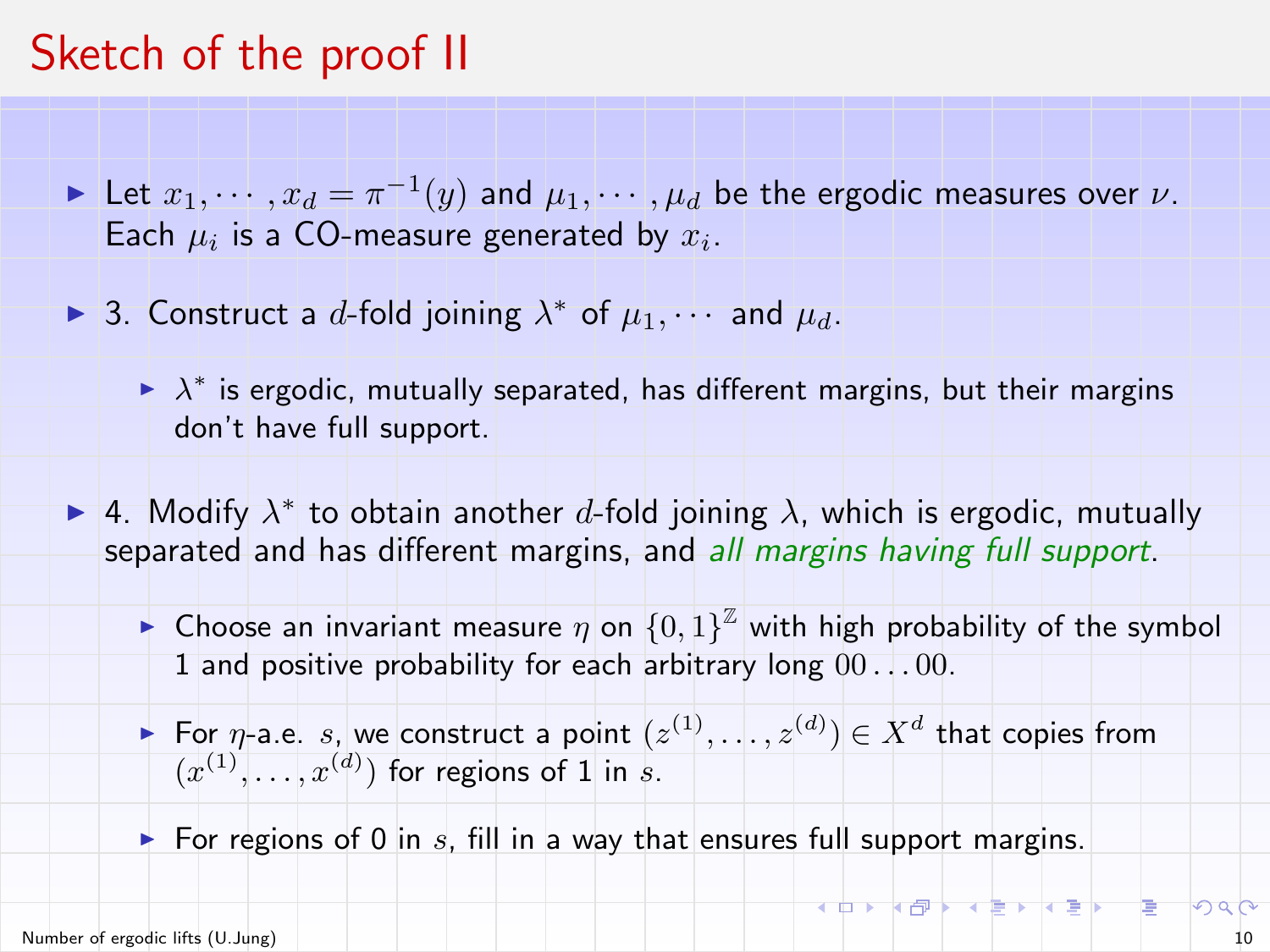#### Theorem (J and Yoo)

Let X be an SFT and  $\pi$  :  $X \to Y$  be a finite-to-one factor code onto a subshift Y. Let d be the degree of  $\pi$ . Then there is a fully supported measure  $\nu \in \mathcal{M}(Y)$  with exactly  $d$  ergodic preimages (i.e.,  $\pi^{-1}(\nu)$  contains exactly  $d$  ergodic measures).

Is it true whether (1) such  $\nu$ 's are dense in  $\mathcal{M}(Y)$ ? (2) the metric entropies of such  $\nu$ 's are dense in  $(0, h(Y))$ ?.

In What is the condition on a factor code of degree d to have  $\nu \in \mathcal{M}(Y)$  such that  $\pi^{-1}(\nu)$  contains exactly  $k$  ergodic measures for  $1 < k < d$ ?

Is it true whether the analogous statement holds for the infinite-to-one case, i.e., the case where  $h(X) > h(Y)$ .

K D K K D K K E K K E K T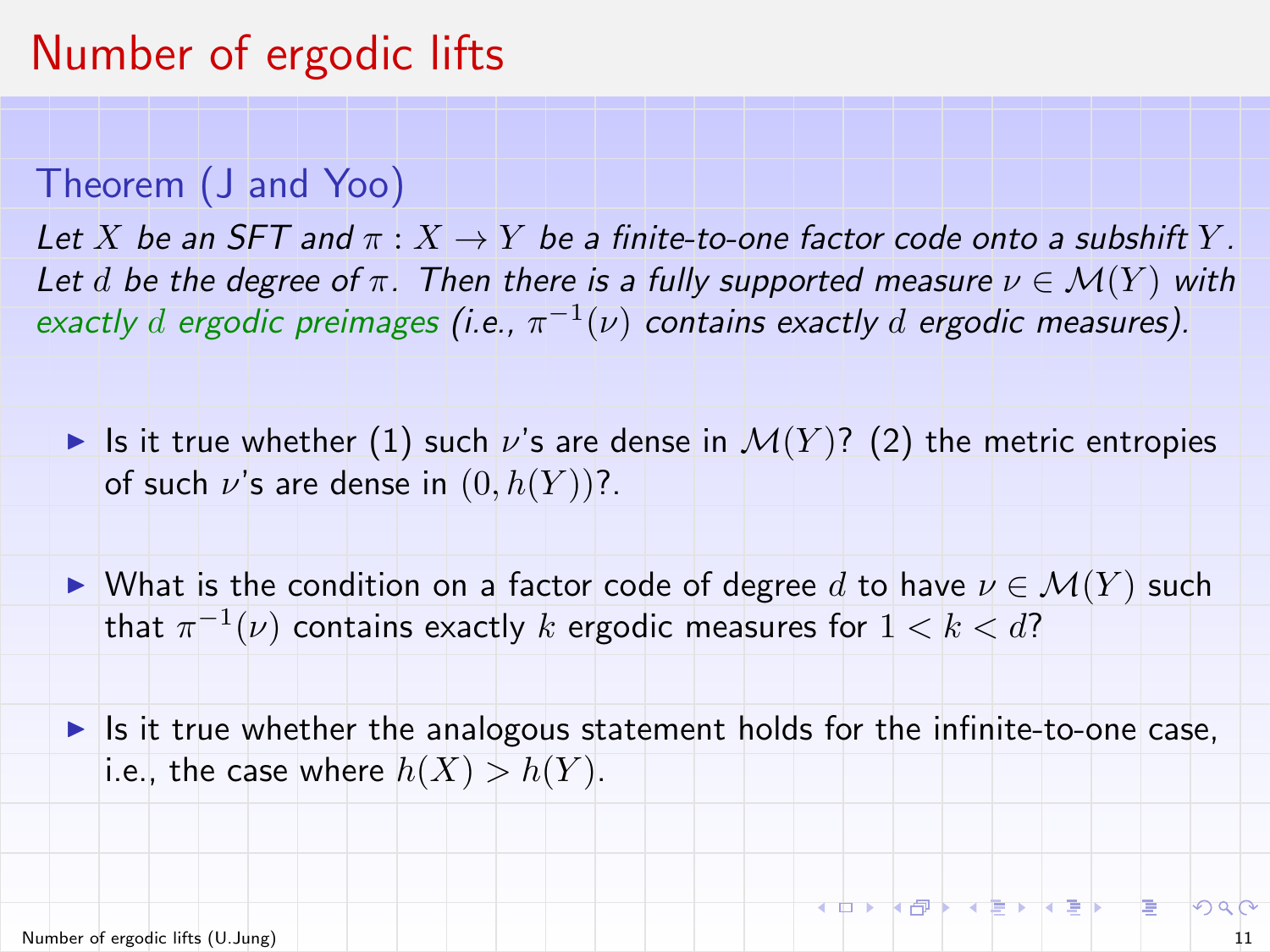### Ergodic measures, revisited

- $\blacktriangleright M(X)$  is the set of  $\sigma$ -invariant Borel probability measures on X.
- $\triangleright$  Let  $\mathcal{E}(X) \subset \mathcal{M}(X)$  be the set of ergodic measures on X, i.e. the set of extreme points of the convex set (Choquet simplex)  $\mathcal{M}(X)$ .
- ► { CO-measures }  $\subset$  { ergodic Markov measures }  $\subset$   $\mathcal{E}(X)$ .
- $\triangleright$   $\mathcal{E}(X)$  is a  $G_{\delta}$  set. The set of fully supported measures is  $\emptyset$  or residual.
- For SFT X, CO-measures are dense in  $\mathcal{M}(X)$ . Hence  $\mathcal{E}(X)$  is residual and the closure of  $\mathcal{E}(X)$  is  $\mathcal{M}(X)$  (i.e.  $\mathcal{M}(X)$  is a Poulsen simplex).

マラト マミト マミトー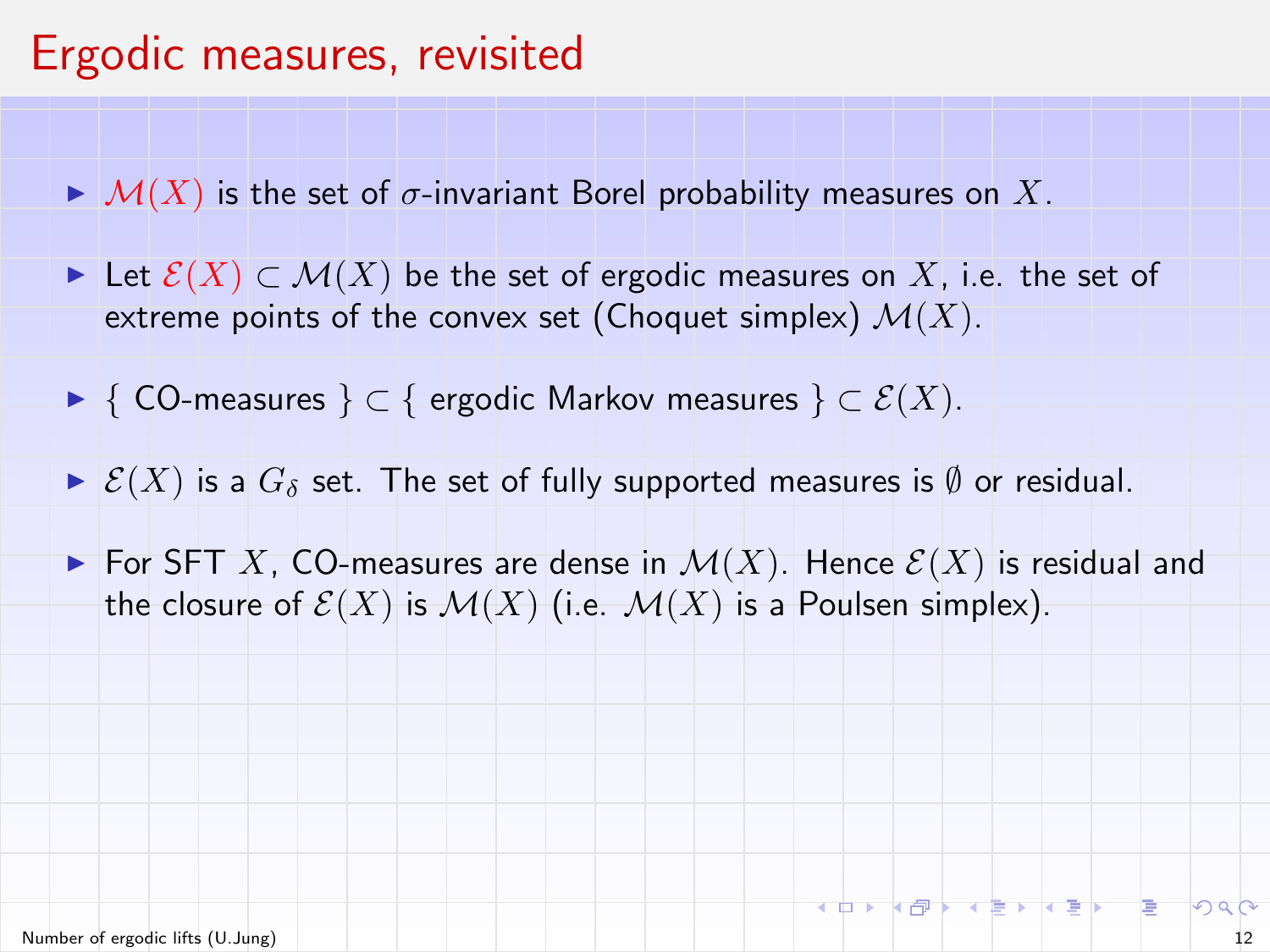### Ergodic measures, revisited

- $\blacktriangleright M(X)$  is the set of  $\sigma$ -invariant Borel probability measures on X.
- $\triangleright$  Let  $\mathcal{E}(X) \subset \mathcal{M}(X)$  be the set of ergodic measures on X, i.e. the set of extreme points of the convex set (Choquet simplex)  $\mathcal{M}(X)$ .
- ► { CO-measures }  $\subset$  { ergodic Markov measures }  $\subset$   $\mathcal{E}(X)$ .
- $\triangleright$   $\mathcal{E}(X)$  is a  $G_{\delta}$  set. The set of fully supported measures is  $\emptyset$  or residual.
- For SFT X, CO-measures are dense in  $\mathcal{M}(X)$ . Hence  $\mathcal{E}(X)$  is residual and the closure of  $\mathcal{E}(X)$  is  $\mathcal{M}(X)$  (i.e.  $\mathcal{M}(X)$  is a Poulsen simplex).
- Indenstrauss, Olsen, Sternfeld '78)  $\mathcal{E}(X)$  is path-connected.
- $\blacktriangleright$  (Sigmund '78) Let  $\mu_1$  and  $\mu_2$  be CO-measures in  $\mathcal{E}(X)$ . Then there is a path in  $\mathcal{E}(X)$  consisting of fully supported Markov measures.

**KORKORKERKER E**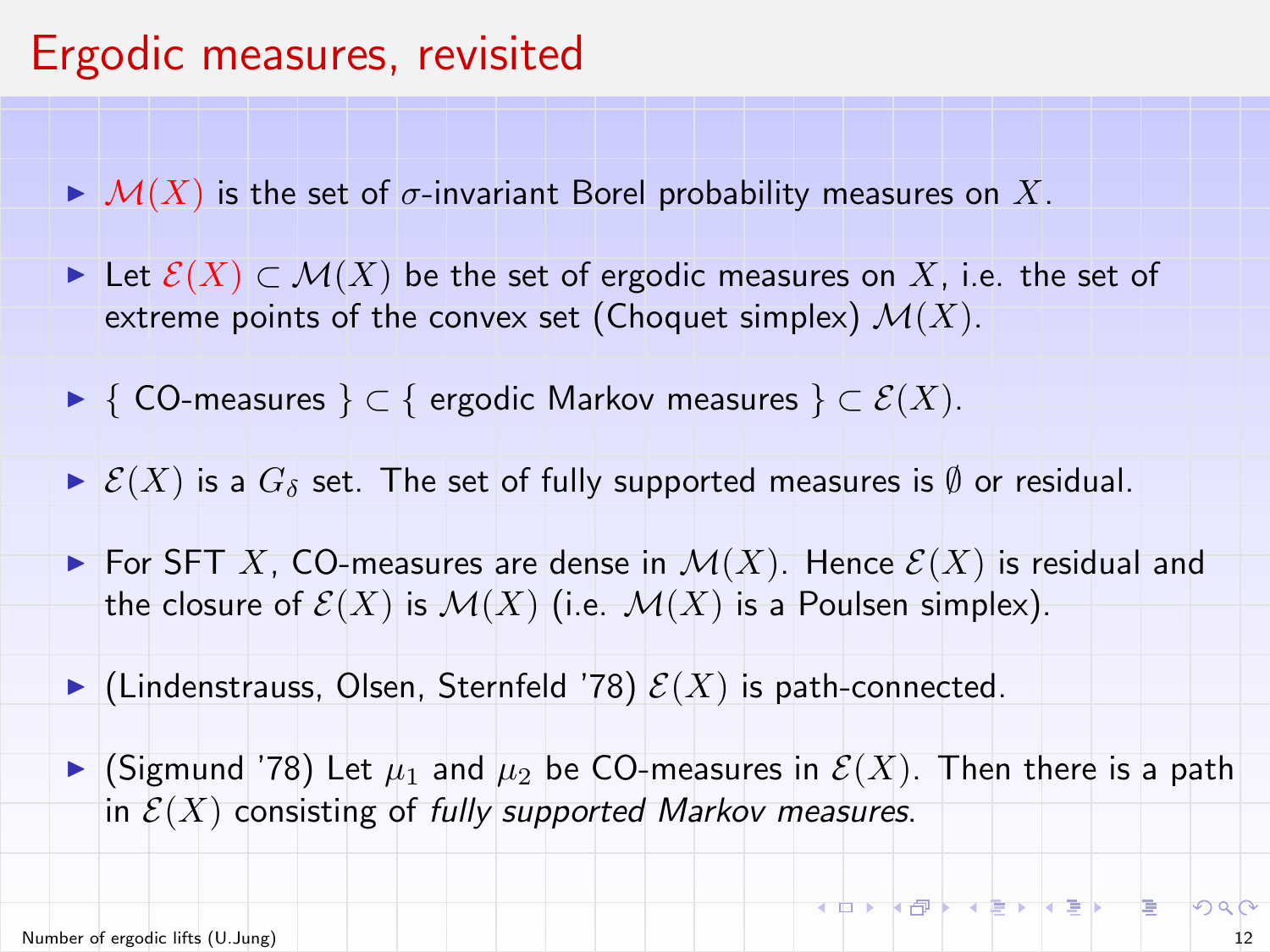#### Theorem (J and Yoo)

Let X be an SFT and  $\pi: X \to Y$  be a finite-to-one factor code onto a subshift Y. Let d be the degree of  $\pi$ . Then there is a fully supported measure  $\nu \in \mathcal{M}(Y)$ with exactly d ergodic preimages. Such measures are dense in  $\mathcal{M}(Y)$ .

 $\blacktriangleright$  1. Let  $\Sigma \subset X^d$  be a d-fold fibered product of  $\pi : X \to Y$ :  $\Sigma = \{ (x_1, \dots, x_d) \in X^d : \pi(x_1) = \dots = \pi(x_d) \}.$ 

and  $\Sigma_0 \subset \Sigma$  be an irreducible component of mutual separated part of  $\Sigma$ . Entropy argument gives  $h(\Sigma_0) = h(X) = h(Y)$ .

- $\blacktriangleright$  2. Given  $\mu \in \mathcal{M}(\Sigma_0)$ , find a CO-measure  $\lambda \in \mathcal{M}(\Sigma_0)$  near  $\mu$ .
	- $\blacktriangleright$  The support of CO-measure is a d-pair of disjoint periodic points with the same image.
	- $\blacktriangleright$   $\lambda$  is ergodic, mutually separated, has different margins.

KORKORKERKER E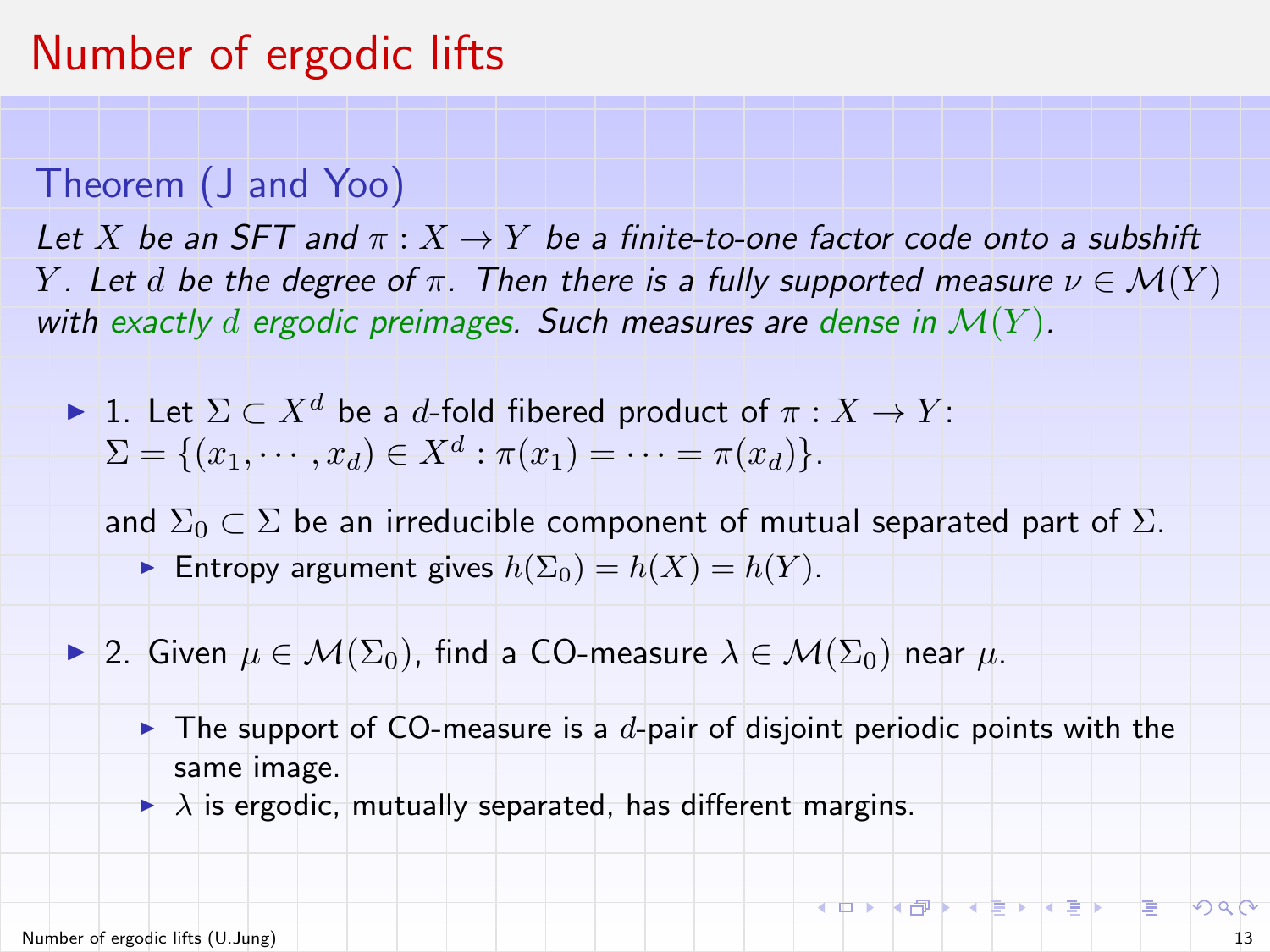#### Theorem (J and Yoo)

Let X be an SFT and  $\pi: X \to Y$  be a finite-to-one factor code onto a subshift Y. Let d be the degree of  $\pi$ . Then there is a fully supported measure  $\nu \in \mathcal{M}(Y)$ with exactly d ergodic preimages. Such measures are dense in  $\mathcal{M}(Y)$ .

 $\blacktriangleright$  3. Find a path from  $\lambda$  to another CO-measure in  $\mathcal{M}(\Sigma_0)$ , which gives a fully supported measure  $\lambda^*$  which is close to  $\lambda$ .

- Full supportedness of  $\lambda^*$  follows from Sigmund.
- ► Since  $\lambda^*$  and  $\lambda$  are close,  $\lambda^*$  has d-margins.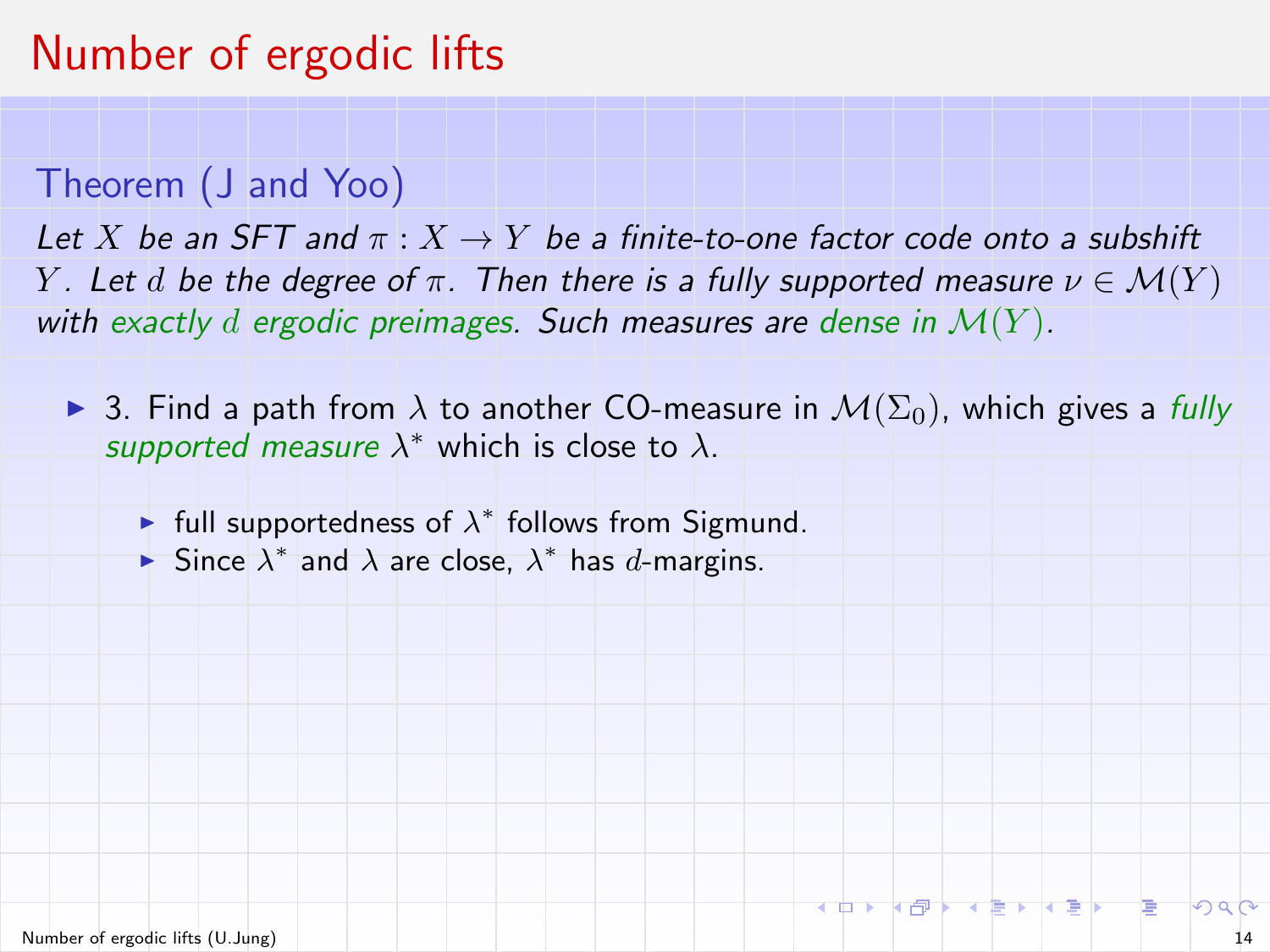Let X be an SFT and  $\phi: X \to Y$  be a factor code onto a subshift Y.

- In Let  $x, \bar{x} \in X$ . We say that there is a *transition* from x to  $\bar{x}$  and denote it by  $x \to \bar{x}$  if, for each  $n \in \mathbb{Z}$ , there is a point  $z \in Z$  such that
	- 1.  $\phi(z) = \phi(x) = \phi(\bar{x}),$
	- 2.  $z_{(-\infty,n]}=x_{(-\infty,n]},$  and
	- 3.  $z$  and  $\bar{x}$  are right asymptotic.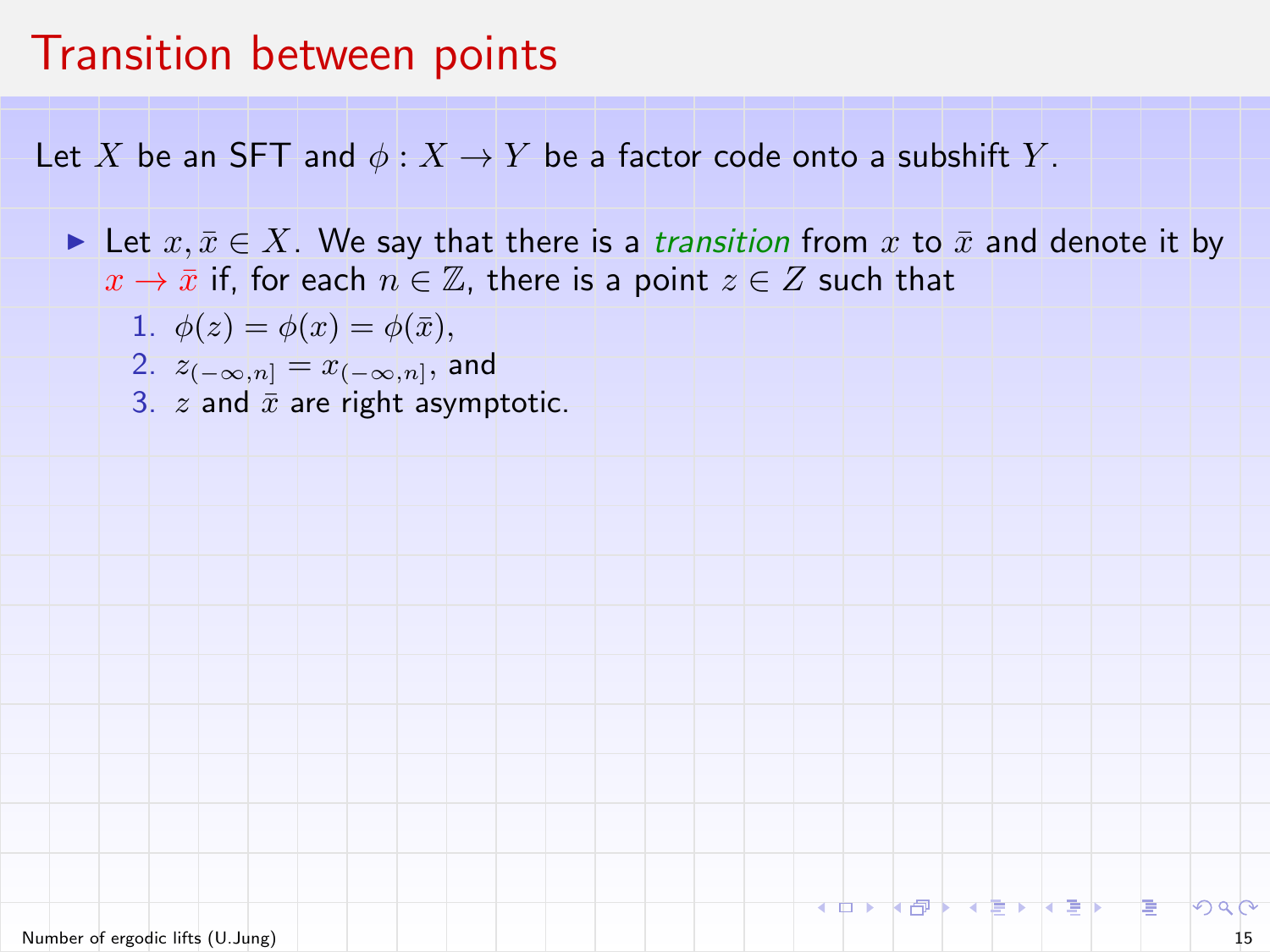Let X be an SFT and  $\phi: X \to Y$  be a factor code onto a subshift Y.

In Let  $x, \bar{x} \in X$ . We say that there is a *transition* from x to  $\bar{x}$  and denote it by  $x \to \bar{x}$  if, for each  $n \in \mathbb{Z}$ , there is a point  $z \in Z$  such that

x

 $\bar{x}$ 

 $\boldsymbol{y}$ 

- 1.  $\phi(z) = \phi(x) = \phi(\bar{x}),$
- 2.  $z_{(-\infty,n]}=x_{(-\infty,n]},$  and
- 3.  $z$  and  $\bar{x}$  are right asymptotic.

 $n_{\eta}$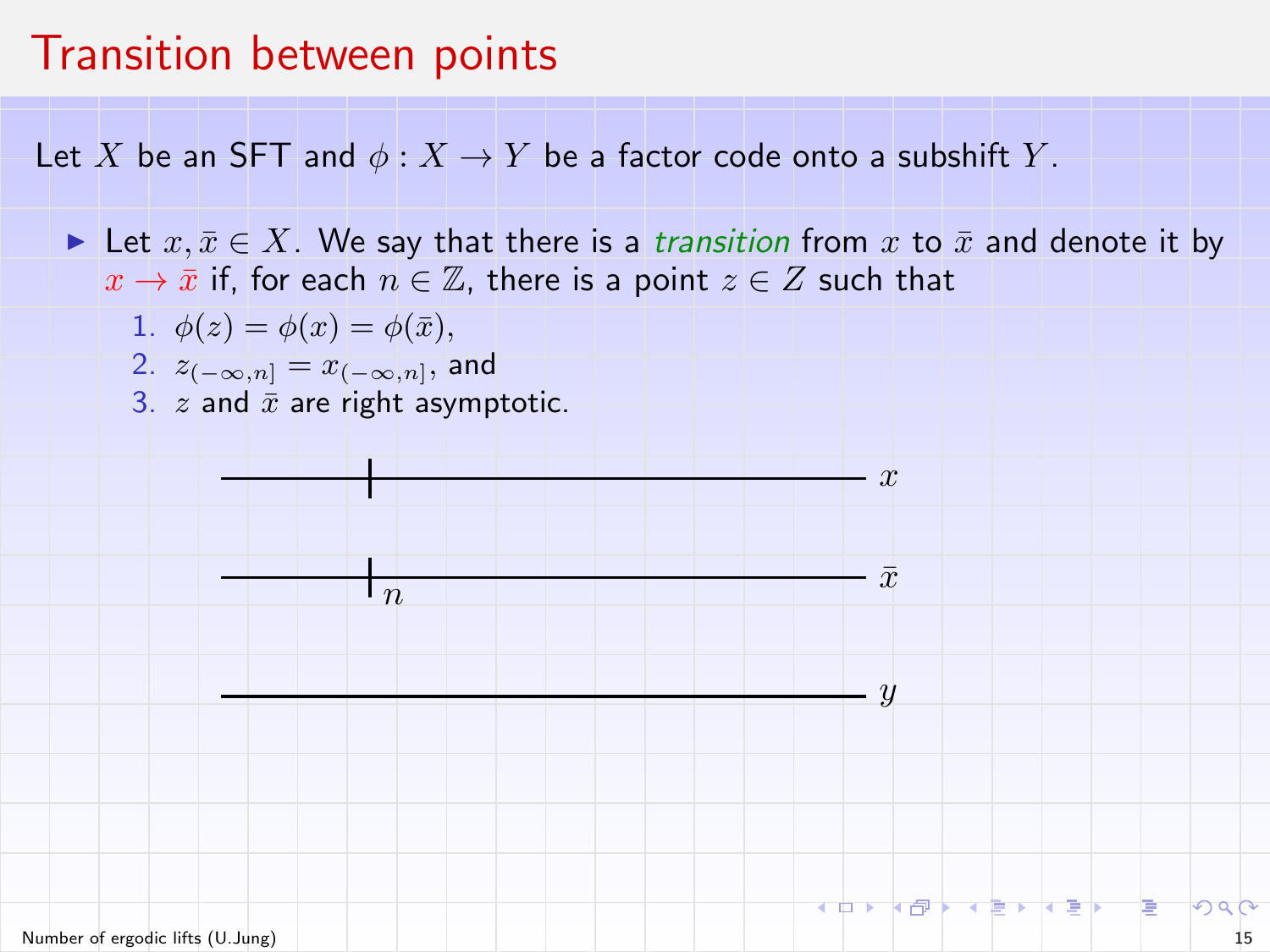Let X be an SFT and  $\phi: X \to Y$  be a factor code onto a subshift Y.

In Let  $x, \bar{x} \in X$ . We say that there is a *transition* from x to  $\bar{x}$  and denote it by  $x \to \bar{x}$  if, for each  $n \in \mathbb{Z}$ , there is a point  $z \in Z$  such that

 $\boldsymbol{y}$ 

$$
1. \ \ \phi(z) = \phi(x) = \phi(\bar{x}),
$$

- 2.  $z_{(-\infty,n]}=x_{(-\infty,n]},$  and
- 3.  $z$  and  $\bar{x}$  are right asymptotic.

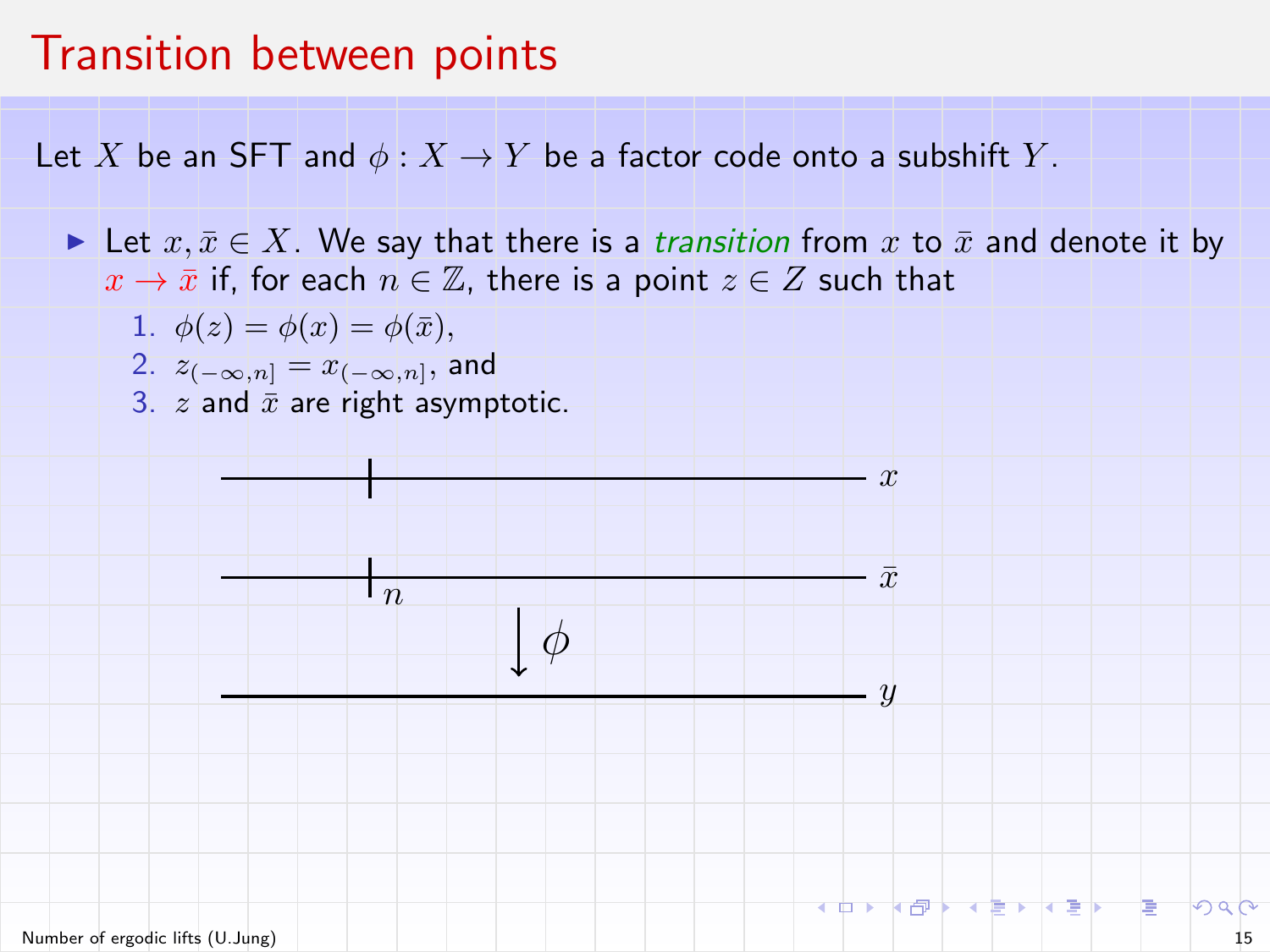Let X be an SFT and  $\phi: X \to Y$  be a factor code onto a subshift Y.

In Let  $x, \bar{x} \in X$ . We say that there is a *transition* from x to  $\bar{x}$  and denote it by  $x \to \bar{x}$  if, for each  $n \in \mathbb{Z}$ , there is a point  $z \in Z$  such that

$$
1. \ \ \phi(z) = \phi(x) = \phi(\bar{x}),
$$

- 2.  $z_{(-\infty,n]}=x_{(-\infty,n]},$  and
- 3.  $z$  and  $\bar{x}$  are right asymptotic.

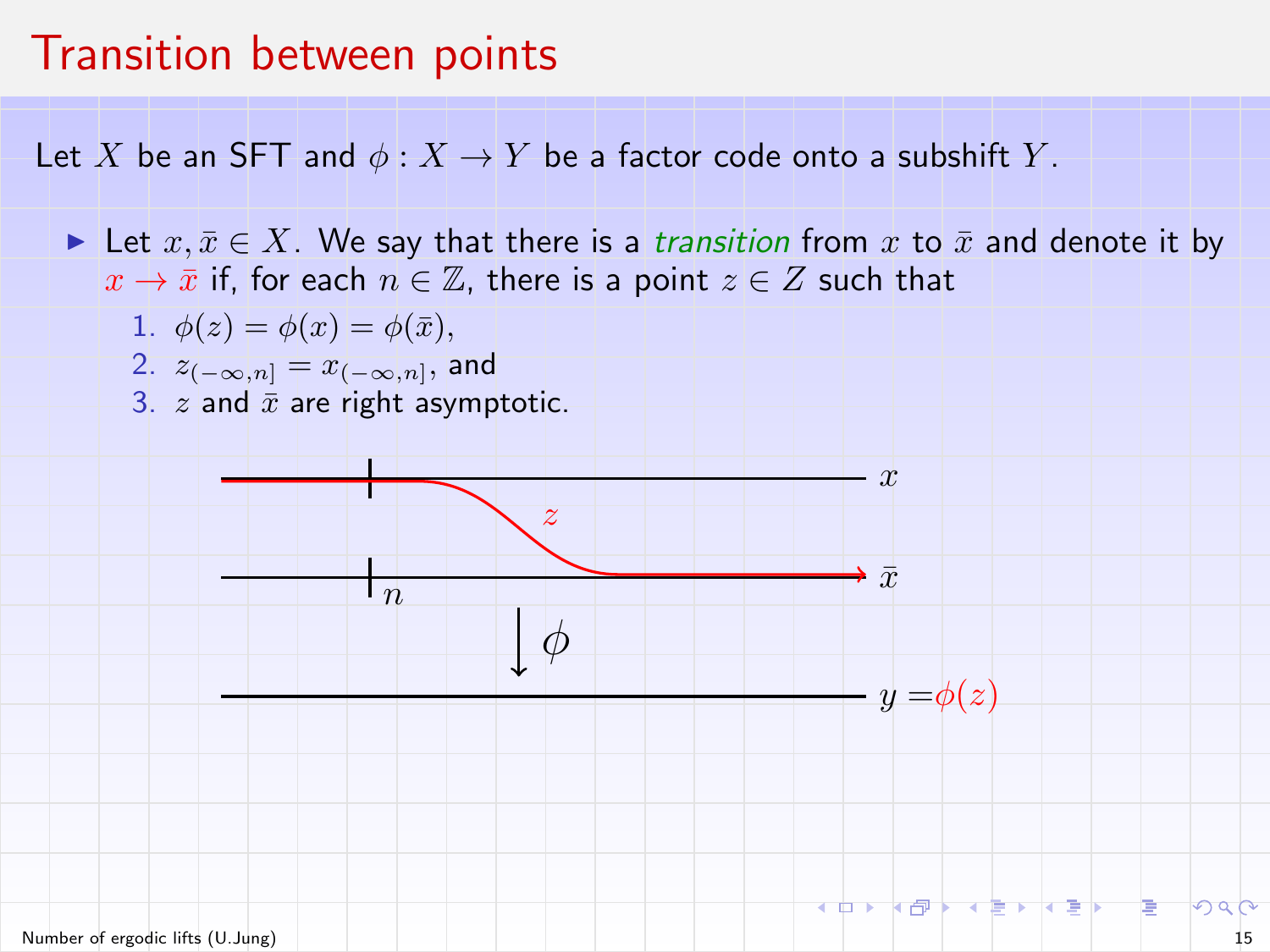<span id="page-30-0"></span>Let X be an SFT and  $\phi: X \to Y$  be a factor code onto a subshift Y.

In Let  $x, \bar{x} \in X$ . We say that there is a *transition* from x to  $\bar{x}$  and denote it by  $x \to \bar{x}$  if, for each  $n \in \mathbb{Z}$ , there is a point  $z \in Z$  such that

$$
1. \ \ \phi(z) = \phi(x) = \phi(\bar{x}),
$$

- 2.  $z_{(-\infty,n]}=x_{(-\infty,n]},$  and
- 3.  $z$  and  $\bar{x}$  are right asymptotic.



► Write  $x \sim \bar{x}$  if  $x \to \bar{x}$  and  $\bar{x} \to x$ . The relation  $\sim$  is an equivalence relation.

化配子 医霍夫氏定体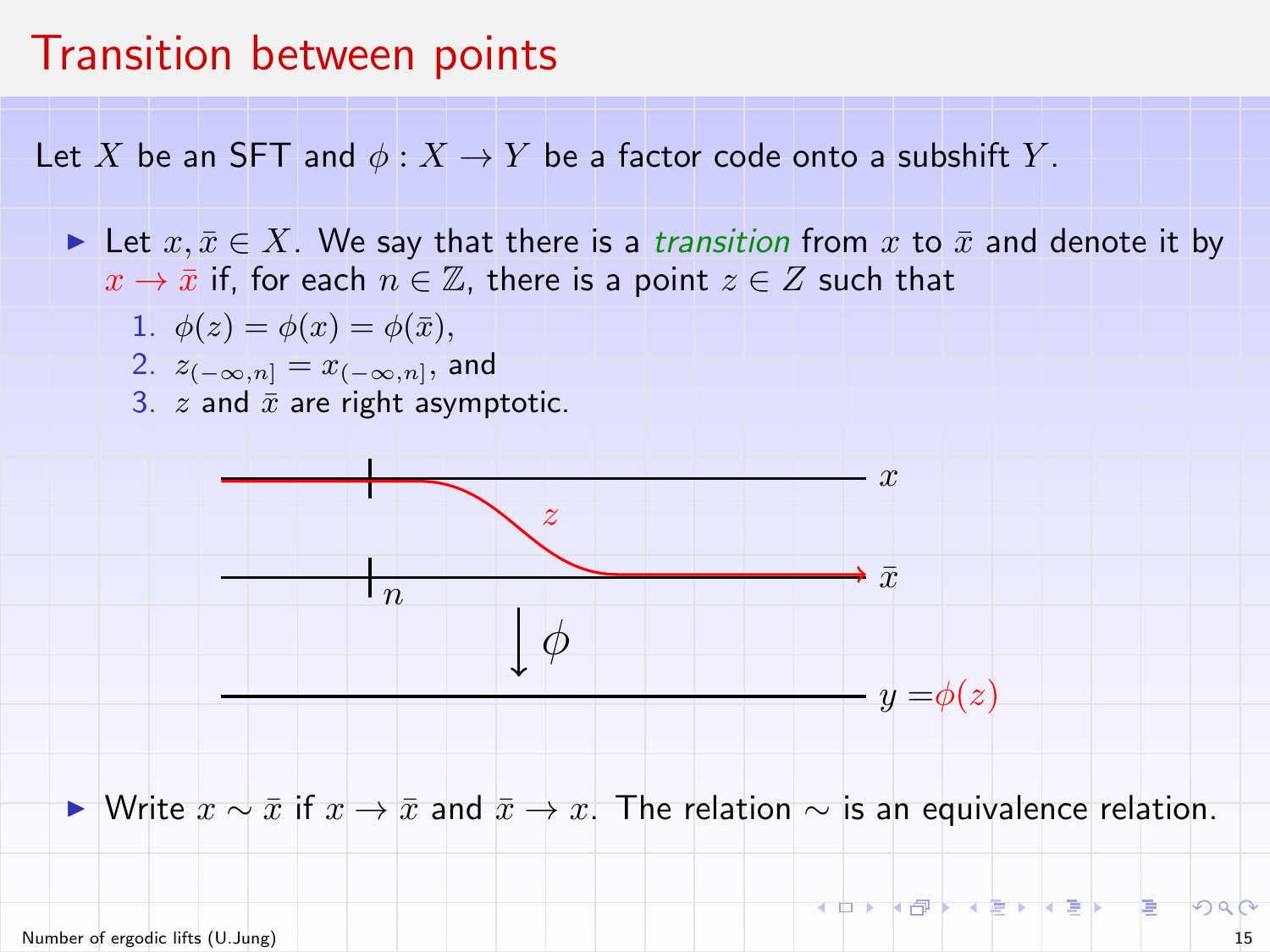# <span id="page-31-0"></span>Class degrees

Let X be an SFT and  $\phi: X \to Y$  be a factor code onto a subshift Y.

- ► For  $x, \bar{x} \in X$ , write  $x \sim \bar{x}$  if  $x \to \bar{x}$  and  $\bar{x} \to x$ . An equivalence class over  $\sim$ is called a transition class.
- For  $y \in Y$ , denote by  $\mathcal{C}(y)$  the set of transition classes in X over y.
- In The minimal number of transition classes over points of Y is called the class degree of  $\phi$ . The class degree is a conjugacy invariant.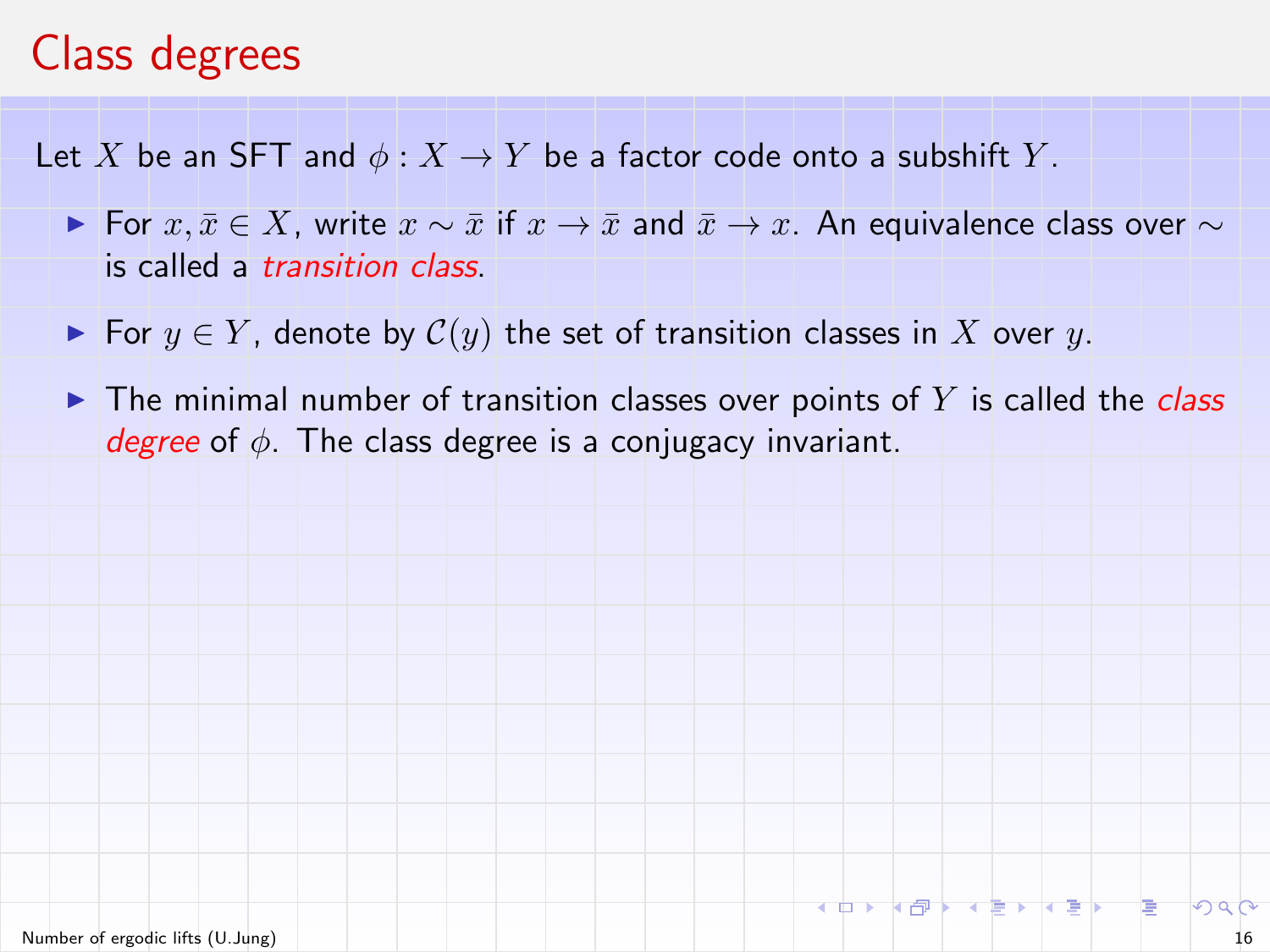### <span id="page-32-0"></span>Class degrees

Let X be an SFT and  $\phi: X \to Y$  be a factor code onto a subshift Y.

- ► For  $x, \bar{x} \in X$ , write  $x \sim \bar{x}$  if  $x \to \bar{x}$  and  $\bar{x} \to x$ . An equivalence class over  $\sim$ is called a transition class.
- ► For  $y \in Y$ , denote by  $C(y)$  the set of transition classes in X over y.
- In The minimal number of transition classes over points of Y is called the class degree of  $\phi$ . The class degree is a conjugacy invariant.

Theorem (Allahbakhshi and Quas, Allahbakhshi and J. and Hong) Let X be irreducible and d the class degree of  $\phi$ . Then the following holds.

- 1. There are d transition classes over every right transitive point of  $Y$ .
- 2. If  $\phi$  is finite-to-one, then the degree  $=d =$  class degree.
- 3. For a typical  $y \in Y$ , their transition classes are mutually separated.
- 4. Let  $\nu$  be a fully supported ergodic measure on Y. Then the number of [er](#page-31-0)godic measures of rela[t](#page-32-0)ivemaximal entropy over  $\nu$  [is](#page-30-0) [a](#page-31-0)t [mo](#page-0-0)[st](#page-33-0) [d](#page-0-0)[.](#page-0-0)

大唐木